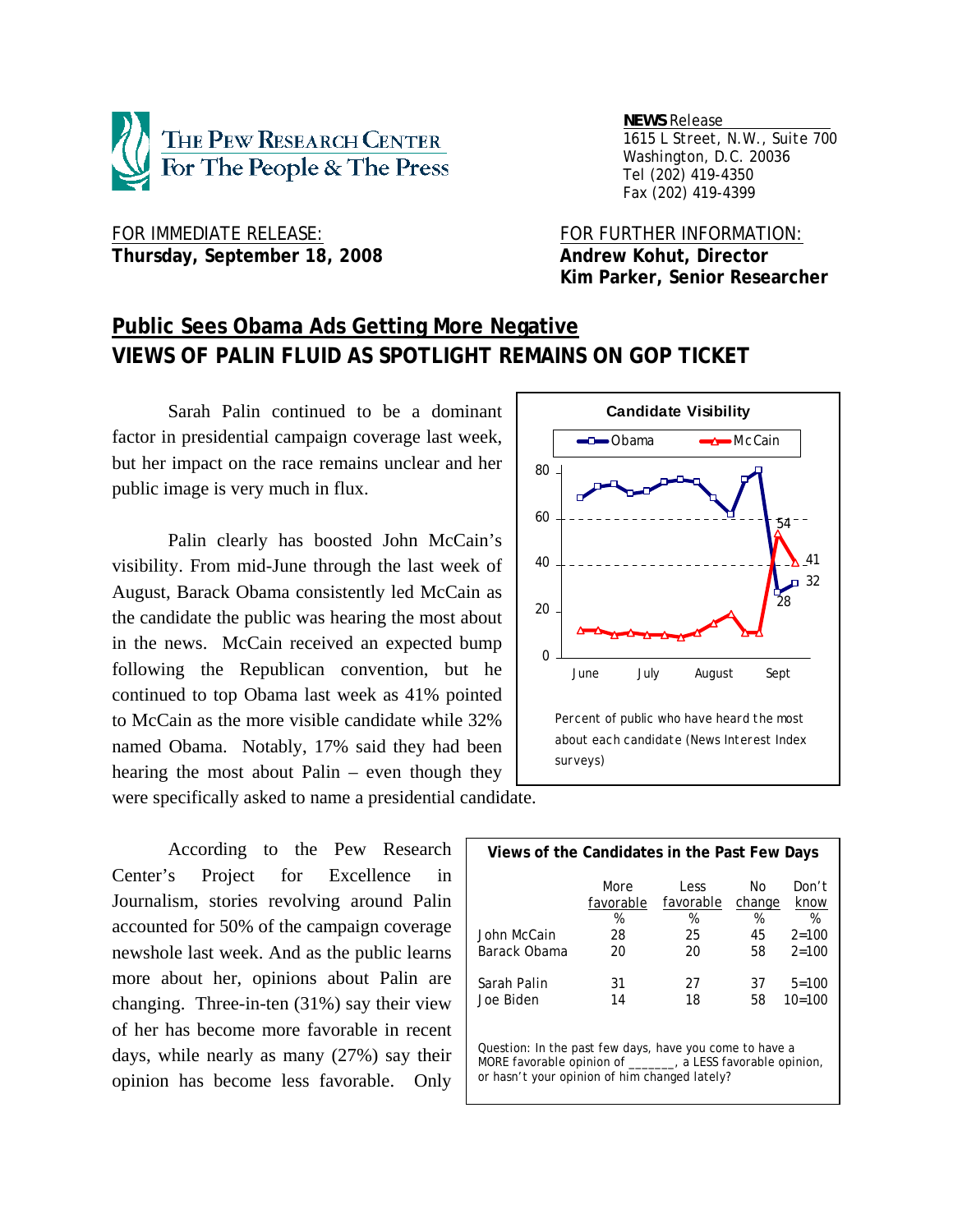37% say their opinion of Palin has not changed in recent days.

 A solid majority (67%) heard at least a little about Palin's recent interview with ABC News. While a plurality of those who heard about the interview (40%) said Palin did a good job, relatively few (12%) rated her performance as excellent.

 With his heightened visibility, views about McCain have become more fluid as well, even as opinions of Obama and Joe Biden have largely remained stable. More than half of the public says their opinion of McCain has changed in recent days – with slightly more saying their view has become more favorable (28%) rather than less favorable (25%). Fewer than half (45%) say their opinion of the Arizona senator has not changed lately.

 In contrast, nearly six-in-ten (58%) say their opinion of Obama has not changed in recent days. Some 20% say they their opinion of the Democratic nominee has become more favorable in recent days, while an equal percentage say their view of Obama has become less favorable. Similarly, 58% say their view of Biden has not changed in recent days. Among those whose opinions have changed, slightly more say their view of Obama's running mate has become less favorable (18%) than more (14%).

### **Republicans More Positive About McCain and Palin**

Republicans are showing more enthusiasm than Democrats for each of their nominees. Fully 53% say their opinion of McCain has become more favorable in recent days. By contrast, only 38% of Democrats say their opinion of Obama has become more favorable recently. More than half of Democrats (54%) say their view of Obama has not changed recently.

 Among independents, some 28% say their opinion of McCain has become more favorable in recent days. Only 14% of independents say their opinion of Obama has become more favorable.

 Republicans are also enthusiastic about Palin: 58% say their opinion of Palin has become more favorable in recent days. By contrast, only 25% of Democrats say they have come to have a more favorable view of Biden recently.

 Palin's image is split among women: 30% say their view of her has become more

| Views of Sarah Palin in Past Few Days |           |           |        |           |  |  |  |
|---------------------------------------|-----------|-----------|--------|-----------|--|--|--|
| Total                                 | More      | Less      | N٥     | Don't     |  |  |  |
|                                       | Favorable | favorable | change | know      |  |  |  |
|                                       | %         | %         | %      | %         |  |  |  |
|                                       | 31        | 27        | 37     | $5 = 100$ |  |  |  |
| Republicans                           | 58        | 4         | 34     | $4 = 100$ |  |  |  |
| Democrats                             | 14        | 47        | 35     | $4 = 100$ |  |  |  |
| Independents                          | 31        | 23        | 40     | $6 = 100$ |  |  |  |
| Men                                   | 33        | 25        | 37     | $5 = 100$ |  |  |  |
| Women                                 | 30        | 29        | 36     | $5 = 100$ |  |  |  |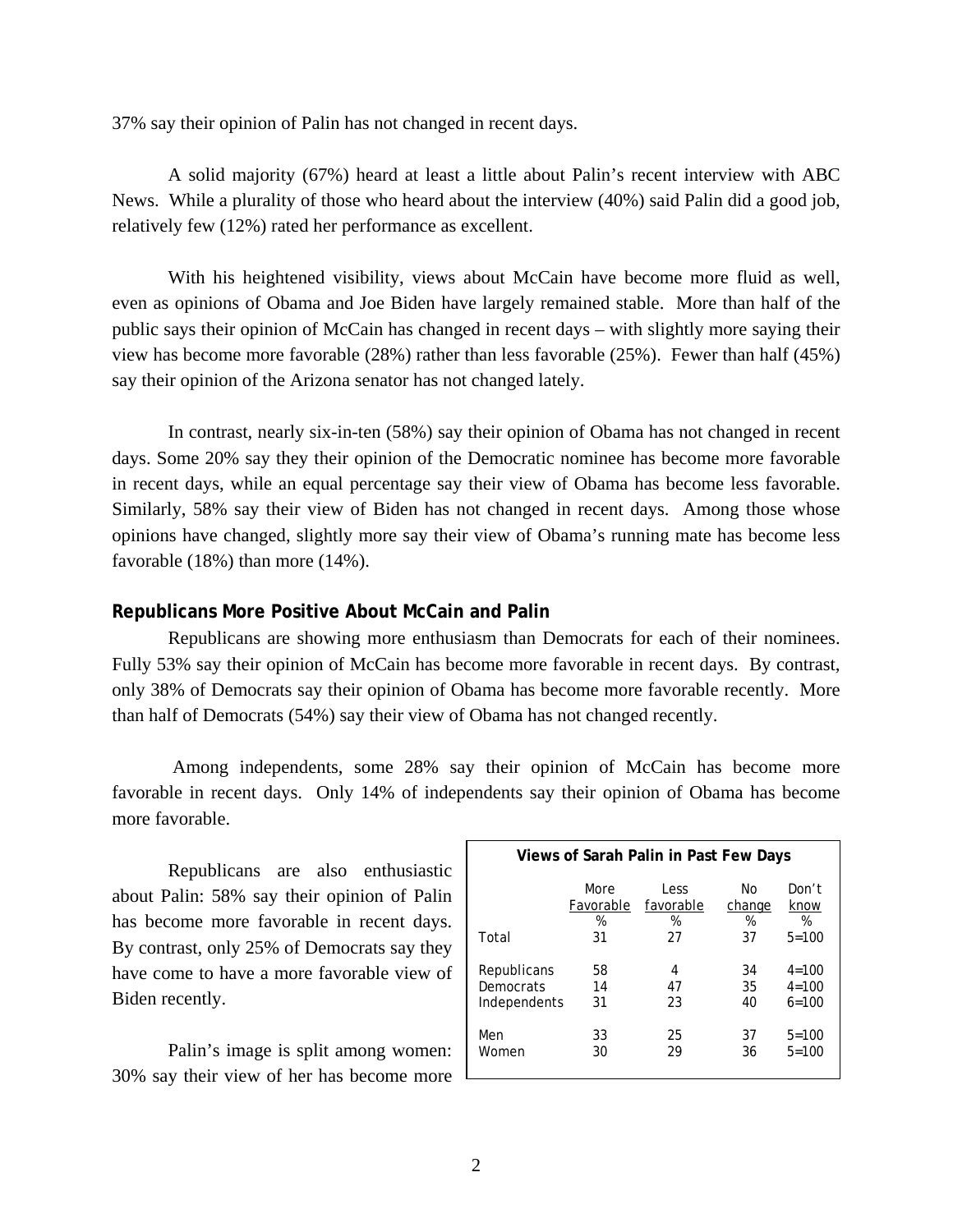favorable while 29% say their view of her has become less favorable. On balance, men's views of Palin are more favorable than less (33% vs. 25%) in the past few days.

### **Is Obama Changing His Tone?**

 About six-in-ten (58%) say they have seen a McCain television commercial in the past few days and 54% say they have seen an Obama ad. The public's perception of the tone of the campaign ads has changed significantly over the past month.

In early August, most of those who had seen Obama's ads said they were mainly positive messages about Obama; very few thought they were negative messages about McCain. Today, the public is divided about the tone of the Democratic nominee's ads: 24% say they are mostly positive messages about Obama while just as many (25%) say they are negative messages about his opponent. On balance, Republicans and independents now see Obama's ads as more negative than positive. Just the opposite was true a month ago.

 Views of McCain's television ads are similar to views of Obama's. One-in-four say McCain's ads are mostly positive messages about the GOP nominee, while 27% say they are mostly negative messages about his opponent. Last month, 19% said McCain's ads were mostly positive and 31% said they were mostly negative.

 The increase in the percent that now see the McCain ads as having a positive message comes primarily from Republicans and independents. Fully 42% of Republicans now say McCain's ads are

| <b>Changing Views of Campaign Commercials</b>                                                                                |                                                            |                                                            |  |  |  |
|------------------------------------------------------------------------------------------------------------------------------|------------------------------------------------------------|------------------------------------------------------------|--|--|--|
| Saw Obama commercial(s)<br>Yes<br>Mostly positive on Obama<br>Mostly negative on McCain<br>Neither/DK<br>No haven't seen/DK  | Aug<br>1-4<br>%<br>58<br>38<br>13<br>7<br><u>42</u><br>100 | Sept<br>$12 - 15$<br>%<br>54<br>24<br>25<br>5<br>46<br>100 |  |  |  |
| Saw McCain commercial(s)<br>Yes<br>Mostly positive on McCain<br>Mostly negative on Obama<br>Neither/DK<br>No haven't seen/DK | 55<br>19<br>31<br>5<br>45<br>100                           | 58<br>25<br>27<br>6<br><u>42</u><br>100                    |  |  |  |

mostly positive messages about the nominee. This is up dramatically from 23% who said McCain's ads were delivering a positive message just a month ago. Among independents, 26% now say McCain's ads are mainly positive – up from 18% in August.

### **Public Continues to See Bias in Campaign Coverage**

 Views of how the press is covering the presidential campaign have changed little in recent months. Half of the public continues to think that the press is showing bias in its coverage of the candidates, with 36% saying the press is biased toward Obama and 14% saying it is biased in favor of McCain. Some 40% say the press has not shown bias one way or the other. In late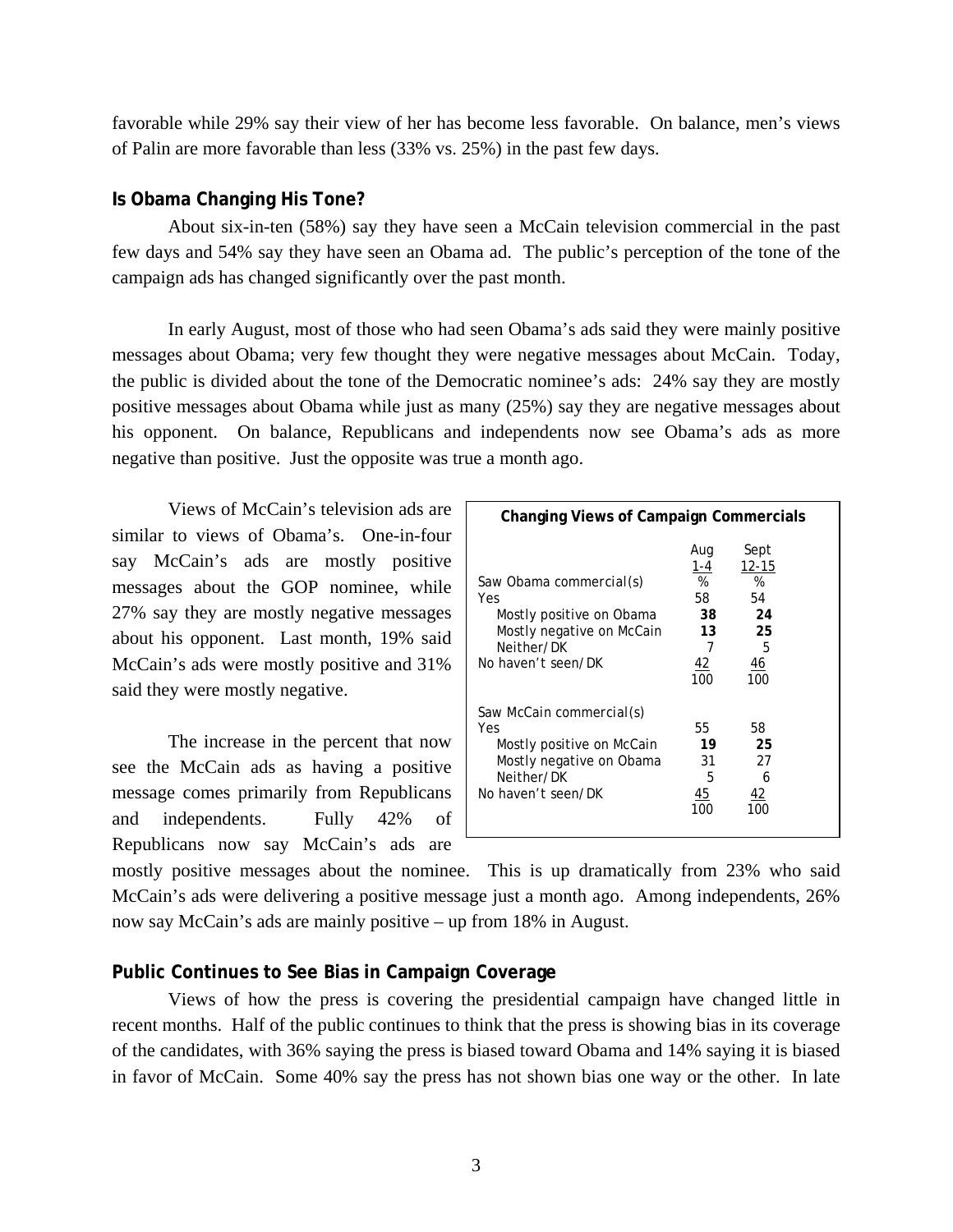July, 42% said the press was biased toward Obama and 6% said the press was biased toward McCain.

 Most Republicans (63%) continue to say the press is biased in favor of Obama, while most Democrats (52%) say the press has not shown any bias. Notably, the percentage of Democrats who say the press is biased in favor of McCain has increased from 10% in late July to 24% now.

### **Lipstick on a Pig**

On the campaign trail last week, Barack Obama attracted a good deal of attention when he commented from the stump that although "you can put lipstick on a pig, it's still a pig."

| Campaign Events of the Week                                        |               |                  |                        |           |  |
|--------------------------------------------------------------------|---------------|------------------|------------------------|-----------|--|
| How much have<br>you heard about<br>Obama's comment about lipstick | A<br>lot<br>% | А<br>little<br>% | Nothing<br>at all<br>% | DK<br>%   |  |
| on a pig                                                           | 55            | 25               | 19                     | $1 = 100$ |  |
| Palin's interview on ABC                                           | 35            | 32               | 32                     | $1 = 100$ |  |

His words registered widely

with the public. Fully 55% heard a lot about it and another 25% heard a little. Only one-in-five heard nothing at all about Obama's comment. Among the public who had heard a lot or little about the remark, a solid majority (66%) believe that Obama intended it as a joke about McCain's polices. Very few (21%) say that he intended to insult Palin.

Predictably, the answers cut along party lines. Republicans are evenly divided between seeing the comment as a joke about McCain (42%) or an insult directed at Palin (43%). Democrats overwhelming interpret the comment as a joke (83%) rather than an insult (8%).

 In other news, more than a third of the public (35%) heard a lot about Palin's interview with ABC News, and a comparable percentage (32%) said that they had heard a little about it. Among those who heard a lot or little about the interview, roughly half (52%) said that her performance was excellent (12%) or good (40%), while 37% rated it only fair (22%) or poor (15%). Republicans gave Palin a far better rating than Democrats. Fully 82% of Republicans called her performance excellent or good, while just 28% of Democrats thought she performed that well. Responses by gender mirror the public as a whole.

 These findings are based on the most recent installment of the weekly *News Interest Index*, an ongoing project of the Pew Research Center for the People & the Press. The index, building on the Center's longstanding research into public attentiveness to major news stories, examines news interest as it relates to the news media's agenda. The weekly survey is conducted in conjunction with The Project for Excellence in Journalism's *News Coverage Index*, which monitors the news reported by major newspaper, television, radio and online news outlets on an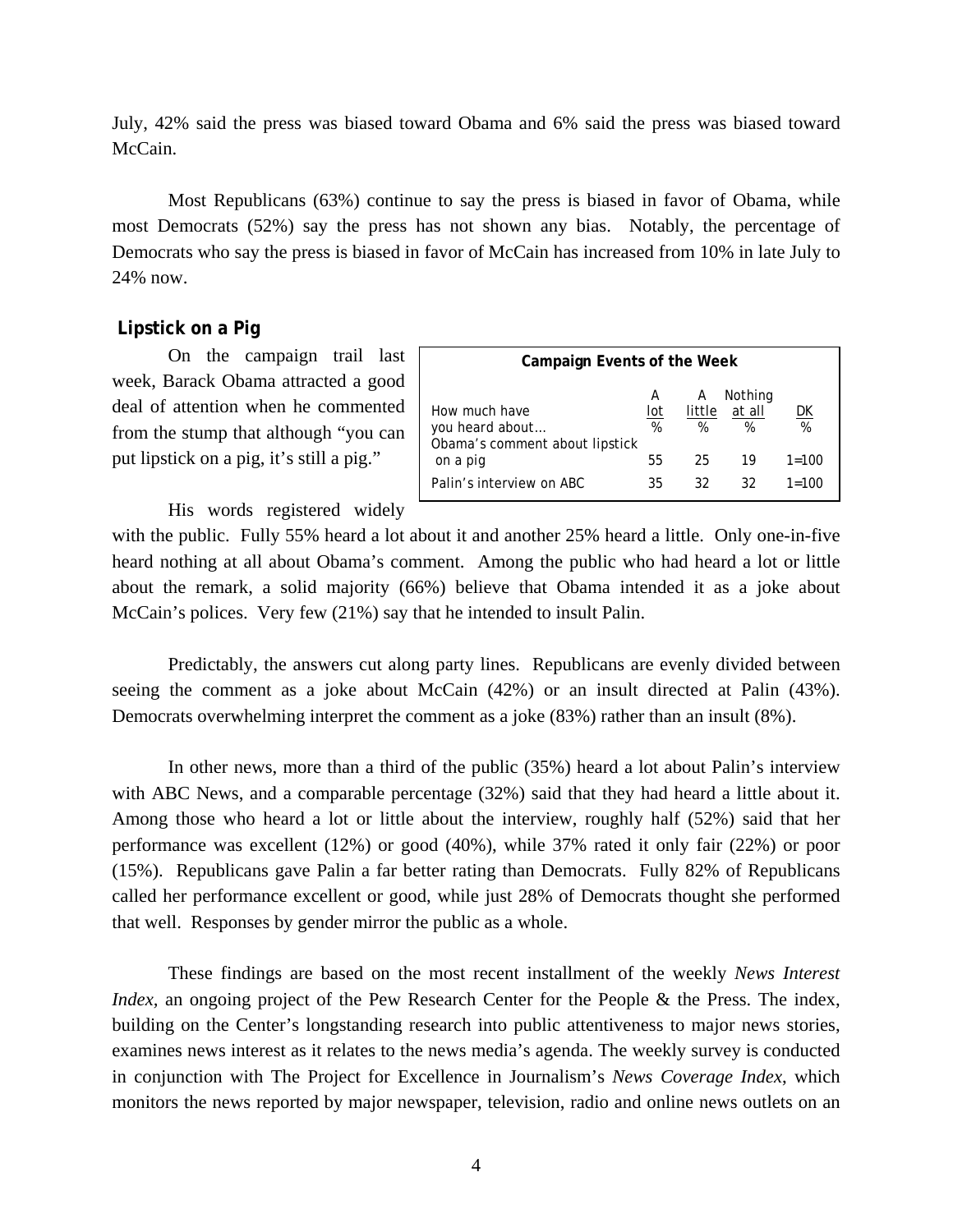ongoing basis. In the most recent week, data relating to news coverage were collected from September 8-14 and survey data measuring public interest in the top news stories of the week were collected September 12-15 from a nationally representative sample of 1,006 adults.

### **The Presidential Campaign Then and Now: 2004 to 2008**

The American public sees the current presidential campaign as more interesting - but less informative -- than the Bush vs. Kerry contest in 2004.

Comparing attitudes measured shortly after the party conventions in each year, the public is more likely to describe this year's race as interesting rather than dull. In addition, fewer Americans view the campaign's tone as too negative compared with the 2004 contest at this point.

Currently, 68% say that the campaign is interesting, while one-in-four (26%)

| 2008: A More Interesting Race than '04 |           |          |                       |                |
|----------------------------------------|-----------|----------|-----------------------|----------------|
|                                        |           |          | ---September 2008---  |                |
|                                        | Total     | Rep      | Dem                   | Ind            |
| So far campaign has been               | %         | %        | %                     | %              |
| Interesting                            | 68        | 75       | 74                    | 61             |
| Dull                                   | 26        | 24       | 22                    | 29             |
| Neither (VOL.)                         | 5         | 1        | 3                     | 8              |
| Don't know/Refused                     | <u> 1</u> | <u>0</u> | <u> 1</u>             | $\overline{2}$ |
|                                        | 100       | 100      | 100                   | 100            |
|                                        |           |          |                       |                |
|                                        |           |          | ---September 2004*--- |                |
|                                        | Total     | Rep      | Dem                   | Ind            |
| So far campaign has been               | %         | %        | %                     | %              |
| Interesting                            | 50        | 56       | 50                    | 42             |
| Dull                                   | 42        | 36       | 43                    | 49             |
| Neither (VOL.)                         | 6         | 5        | 4                     | 8              |
| Don't know/Refused                     | 2         | 3        | $\overline{3}$        | 1              |
|                                        | 100       | 100      | 100                   | 100            |

describe it as dull. The percentage that sees the race as interesting is up 18 points from the fall of 2004, when half found the campaign interesting and a sizeable minority (42%) described it as dull. Across many subgroups, greater percentages call the campaign interesting now than did so four years ago. Some of the greatest change is found among individuals under 30 years of age (+28%) and among Democrats (+24%).

When the public is asked to characterize the tone of the presidential campaign thus far, fewer now than in 2004 describe the race as too negative. Four years ago, more than six-in-ten (62%) said that the campaign was too negative, while just 32% said it was not. Now, 43% describe the race as too negative and a slight majority (51%) says it is not.

 This shift in the balance of opinion is found across gender and party, but nowhere is it stronger than among young people (those under 30). For this group, 58% said that the

| Different Views from Young and Old<br>on Tone of the Campaign |                      |                       |                |                |                |  |  |
|---------------------------------------------------------------|----------------------|-----------------------|----------------|----------------|----------------|--|--|
|                                                               | ---September 2008--- |                       |                |                |                |  |  |
|                                                               | Total                | 18-29 30-49 50-64 65+ |                |                |                |  |  |
| So far campaign has been                                      | %                    | %                     | %              | %              | %              |  |  |
| Too negative                                                  | 43                   | 30                    | 42             | 51             | 52             |  |  |
| Not too negative                                              | 51                   | 68 —                  | 51             | 43             | 42             |  |  |
| Neither (VOL.)                                                | 4                    | $\overline{2}$        | 5              | 4              | 4              |  |  |
| Don't know/Refused                                            | $\overline{2}$       | $\underline{0}$       | $\overline{2}$ | $\overline{2}$ | $\overline{2}$ |  |  |
|                                                               | 100                  | 100                   | 100            | 100            | 100            |  |  |
|                                                               |                      | ---September 2004*--- |                |                |                |  |  |
|                                                               | Total                | 18-29 30-49 50-64 65+ |                |                |                |  |  |
| So far campaign has been                                      | %                    | %                     | %              | %              | %              |  |  |
| Too negative                                                  | 62                   | 58                    | 59             | 72             | 61             |  |  |
| Not too negative                                              | 32                   | 38                    | 35             | 23             | 28             |  |  |
| Neither (VOL.)                                                | 1                    | 1                     | 2              | 1              | 1              |  |  |
| Don't know/Refused                                            | 5                    | $\overline{3}$        | $\overline{4}$ | 4              | 10             |  |  |
|                                                               | 100                  | 100                   | 100            | 100            | 100            |  |  |
| *Based on registered voters.                                  |                      |                       |                |                |                |  |  |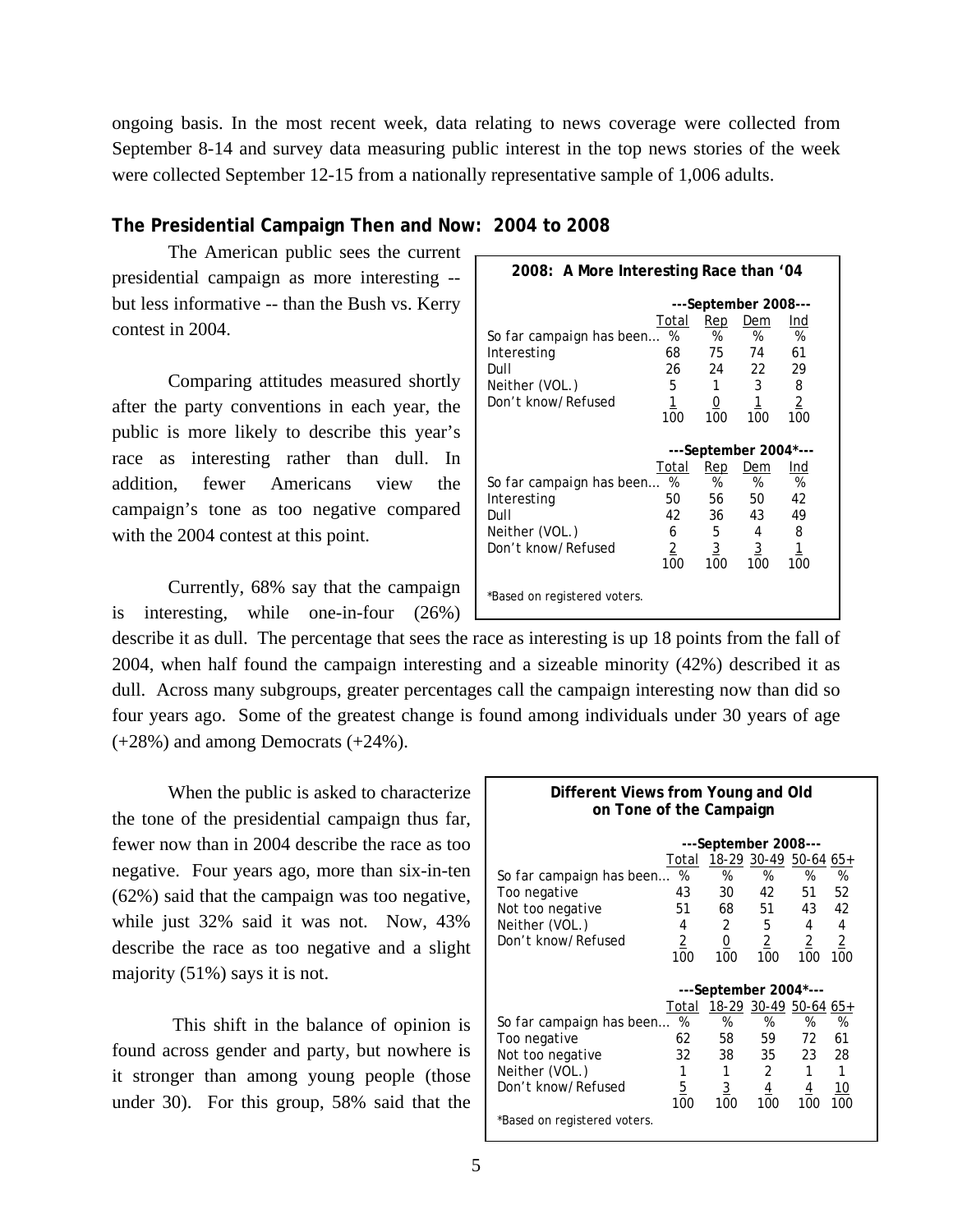campaign was too negative in 2004, while just three-in-ten (30%) describe it this way today.

That is markedly different than older Americans.  $\Box$ Among those 65 and older, a majority (61%) described the presidential race as too negative in 2004 and still half (52%) describe the campaign as too negative this year.

Where the public appears less satisfied with this campaign than with the 2004 contest is in how informative the race has been. In September four years ago, a solid majority (63%) described the campaign as informative, while a third (33%) found the campaign not informative. Currently, just over half (54%) see the campaign as informative and a substantial minority (41%) see it as not.

| Campaign Viewed as Less Informative |                |                |                       |          |  |  |
|-------------------------------------|----------------|----------------|-----------------------|----------|--|--|
|                                     |                |                | ---September 2008---  |          |  |  |
|                                     | Total          | Rep            | Dem                   | Ind      |  |  |
| So far campaign has been            | %              | %              | %                     | %        |  |  |
| Informative                         | 54             | 62             | 59                    | 45       |  |  |
| Not informative                     | 41             | 37             | 37                    | 49       |  |  |
| Neither (VOL.)                      | 3              | 1              | 2                     | 4        |  |  |
| Don't know/Refused                  | $\overline{2}$ | $\overline{0}$ | $\overline{2}$        | 2        |  |  |
|                                     | 100            | 100            | 100                   | 100      |  |  |
|                                     |                |                |                       |          |  |  |
|                                     |                |                | ---September 2004*--- |          |  |  |
|                                     | Total          | Rep            | Dem                   | Ind      |  |  |
| So far campaign has been            | %              | %              | %                     | %        |  |  |
| Informative                         | 63             | 70             | 63                    | 56       |  |  |
| Not informative                     | 33             | 27             | 33                    | 40       |  |  |
| Neither (VOL.)                      | 1              |                | 1                     |          |  |  |
| Don't know/Refused                  | 3              | 2              | <u>3</u>              | <u>3</u> |  |  |
|                                     | 100            | 100            | 100                   | 100      |  |  |

### **Hurricane Ike Draws Large News Audience**

Hurricane Ike attracted a large news audience last week with 50% of the public paying

very close attention to the devastating storm. Nearly fourin-ten (38%) listed Ike as the single news story they were following more closely than any other, making it the public's top news story of the week.

 The latest Pew News Interest Index survey was conducted before this week's dramatic events on Wall Street.

| Strong Interest in Coverage of Ike |                 |         |         |                |           |
|------------------------------------|-----------------|---------|---------|----------------|-----------|
|                                    | Following story |         |         |                |           |
|                                    |                 |         |         | Not            |           |
|                                    | Very            | Fairly  | Not too | At all         | Don't     |
|                                    | closely         | closely | closely | closely        | know      |
|                                    | %               | %       | %       | %              | %         |
| Hurricane Ike (9/08)               | 50              | 32      | 13      | 5              | $* = 100$ |
| Hurricane Gustav (9/08)            | 42              | 35      | 17      | 6              | $* = 100$ |
| Tropical Storm Hanna (9/08)        | 34              | 37      | 19      | 10             | $0=100$   |
|                                    |                 |         |         |                |           |
| Hurricane Dolly (7/08)             | 19              | 29      | 29      | 23             | $* = 100$ |
| Hurricane Wilma (11/05)            | 34              | 37      | 21      | 8              | $* = 100$ |
| Hurricane Katrina (9/05)           | 70              | 21      | 7       | $\mathfrak{D}$ | $* = 100$ |
| Hurricane Isabel (9/03)            | 47              | 28      | 15      | 10             | $* = 100$ |
|                                    |                 |         |         |                |           |

 Interest in news about Ike topped that of recent storms Hurricane Gustav and Tropical Storm Hanna and surpassed interest in news about widespread flooding in the Midwest last spring. Still, interest in Ike was nowhere near that of Hurricane Katrina – 70% of Americans were following news about Katrina very closely in September, 2005.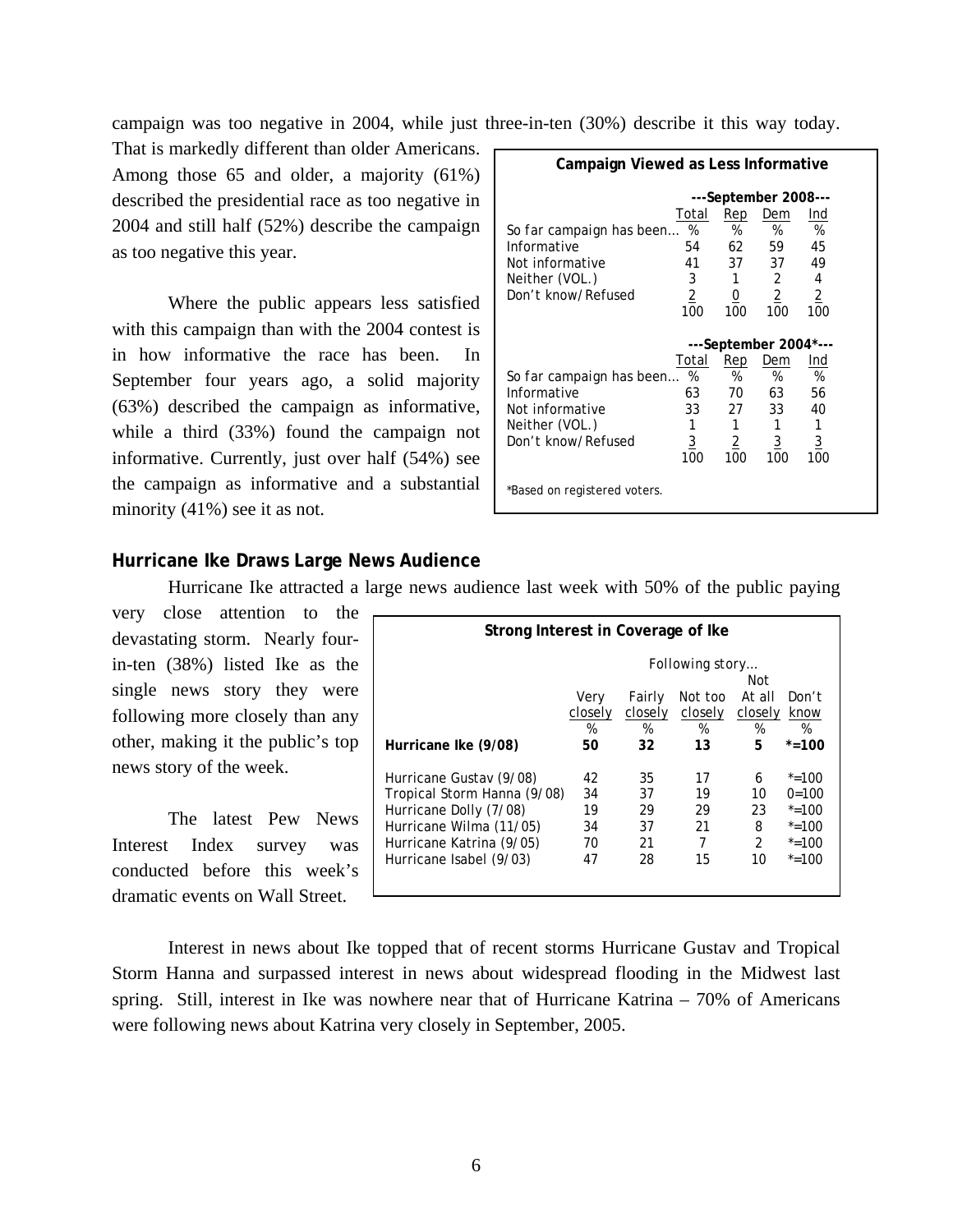The public divided its attention last week between the hurricane and the presidential campaign. Interest in the campaign remained high as 40% followed campaign news very closely and 32% listed this as their most closely followed story. For its part, the national news media continued to focus heavily on the presidential race – devoting 39% of the overall newshole to campaign news. Coverage of Hurricane Ike accounted for 14% of the newshole.



 News that the federal government was taking control of mortgage giants Fannie Mae and Freddie Mac, last week's biggest financial story, drew the very close attention of 28% of the public. Some 6% listed this as their most closely followed news story, and the media devoted 6% of its overall coverage to the story.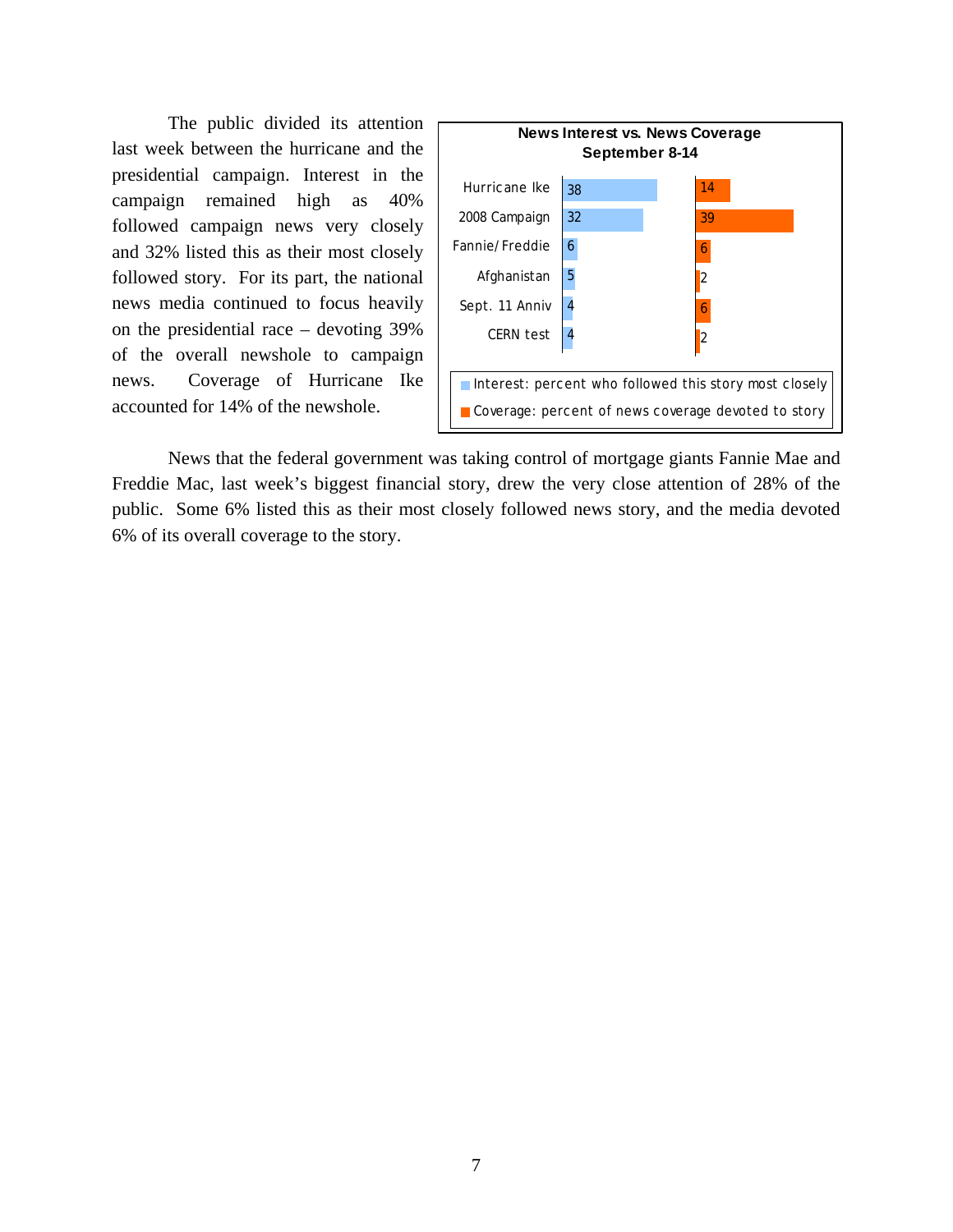## **About the News Interest Index**

The *News Interest Index* is a weekly survey conducted by the Pew Research Center for the People & the Press aimed at gauging the public's interest in and reaction to major news events.

This project has been undertaken in conjunction with the Project for Excellence in Journalism's *News Coverage Index*, an ongoing content analysis of the news. The News Coverage Index catalogues the news from top news organizations across five major sectors of the media: newspapers, network television, cable television, radio and the internet. Each week (from Sunday through Friday) PEJ will compile this data to identify the top stories for the week. The News Interest Index survey will collect data from Friday through Monday to gauge public interest in the most covered stories of the week.

Results for the weekly surveys are based on telephone interviews among a nationwide sample of approximately 1,000 adults, 18 years of age or older, conducted under the direction of ORC (Opinion Research Corporation). For results based on the total sample, one can say with 95% confidence that the error attributable to sampling is plus or minus 3.5 percentage points.

In addition to sampling error, one should bear in mind that question wording and practical difficulties in conducting surveys can introduce error or bias into the findings of opinion polls, and that results based on subgroups will have larger margins of error.

For more information about the Project for Excellence in Journalism's News Coverage Index, go to www.journalism.org.

### **About the Pew Research Center for the People & the Press**

The Pew Research Center for the People & the Press is an independent opinion research group that studies attitudes toward the press, politics and public policy issues. We are sponsored by The Pew Charitable Trusts and are one of seven projects that make up the Pew Research Center, a nonpartisan "fact tank" that provides information on the issues, attitudes and trends shaping America and the world.

The Center's purpose is to serve as a forum for ideas on the media and public policy through public opinion research. In this role it serves as an important information resource for political leaders, journalists, scholars, and public interest organizations. All of our current survey results are made available free of charge.

All of the Center's research and reports are collaborative products based on the input and analysis of the entire Center staff consisting of:

 Andrew Kohut, Director Scott Keeter, Director of Survey Research Carroll Doherty and Michael Dimock, Associate Directors Kim Parker, Senior Researcher Michael Remez, Senior Writer Juliana Menasce Horowitz, Robert Suls, Shawn Neidorf, Leah Christian and Jocelyn Kiley, Research Associates Kathleen Holzwart and Alec Tyson, Research Analysts James Albrittain, Research Assistant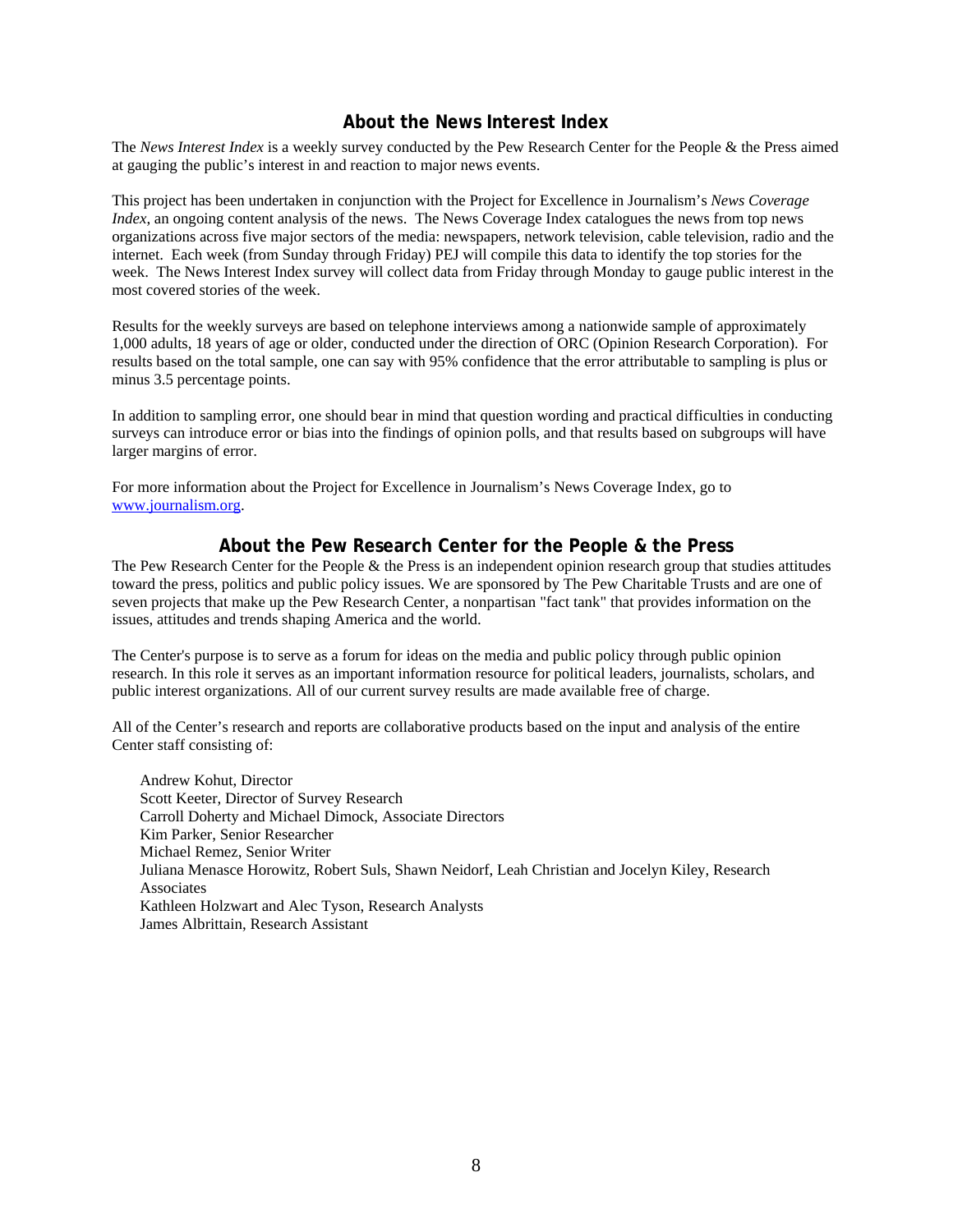#### **PEW RESEARCH CENTER FOR THE PEOPLE & THE PRESS SEPTEMBER 12-15, 2008 NEWS INTEREST INDEX OMNIBUS SURVEY TOPLINE N=1,006**

Q.1 Apart from who you support, which presidential candidate have you heard the most about in the news in the last week or so? **[OPEN-END. RECORD FIRST MENTION ONLY]** 

|                           | <b>Barack</b> | John                    | Sarah              |                         | Don't know/ |
|---------------------------|---------------|-------------------------|--------------------|-------------------------|-------------|
|                           | Obama         | McCain                  | Palin <sup>1</sup> | Other <sup>2</sup>      | Refused     |
| September 12-15, 2008     | 32            | 41                      | 17                 | $\boldsymbol{2}$        | $8 = 100$   |
| September 5-8, 2008       | 28            | 54                      | 10                 | $\overline{c}$          | $6 = 100$   |
| <b>August 29-31, 2008</b> | 81            | 11                      |                    | 2                       | $6 = 100$   |
| <b>August 22-25, 2008</b> | 77            | 11                      |                    | 3                       | $9=100$     |
| <b>August 15-18, 2008</b> | 62            | 19                      |                    | 4                       | $15 = 100$  |
| <b>August 8-11, 2008</b>  | 69            | 15                      |                    | 5                       | $11 = 100$  |
| <b>August 1-4, 2008</b>   | 76            | 11                      |                    | 4                       | $9=100$     |
| July 25-28, 2008          | 77            | 9                       |                    | 3                       | $11 = 100$  |
| July 18-21, 2008          | 76            | 10                      |                    | $\overline{c}$          | $12 = 100$  |
| <b>July 11-14, 2008</b>   | 72            | 10                      |                    | 5                       | $13 = 100$  |
| July 3-7, 2008            | 71            | 11                      |                    | 3                       | $15 = 100$  |
| June 27-30, 2008          | 75            | 10                      |                    | 5                       | $10 = 100$  |
| June 20-23, 2008          | 74            | 12                      |                    | $\overline{\mathbf{4}}$ | $10=100$    |
| June 13-16, 2008          | 69            | 12                      |                    | 7                       | $12 = 100$  |
| June 6-9, 2008            | 67            | $\boldsymbol{2}$        |                    | 23                      | $8 = 100$   |
| May 30-June 2, 2008       | 54            | 5                       |                    | 28                      | $13 = 100$  |
| May 22-25, 2008           | 51            | 8                       |                    | 29                      | $12 = 100$  |
| May 16-19, 2008           | 59            | $\overline{\mathbf{4}}$ |                    | 27                      | $10=100$    |
| May 9-12, 2008            | 52            | $\overline{c}$          |                    | 38                      | $8 = 100$   |
| May 2-5, 2008             | 57            | $\overline{2}$          |                    | 31                      | $10=100$    |
| April 25-28, 2008         | 46            | 3                       |                    | 39                      | $12 = 100$  |
| April 18-21, 2008         | 55            | $\overline{\mathbf{4}}$ |                    | 29                      | $12 = 100$  |
| April 11-14, 2008         | 51            | 8                       |                    | 26                      | $15 = 100$  |
| April 4-7, 2008           | 45            | 6                       |                    | 35                      | $14 = 100$  |
| March 28-31, 2008         | 53            | $\overline{\mathbf{4}}$ |                    | 32                      | $11 = 100$  |
| March 20-24, 2008         | 70            | 3                       |                    | 16                      | $11 = 100$  |
| March 14-17, 2008         | 57            | $\overline{\mathbf{4}}$ |                    | 28                      | $11 = 100$  |
| <b>March 7-10, 2008</b>   | 38            | 6                       |                    | 41                      | $15 = 100$  |

Q.2 Please think about each of the following candidates **[INSERT NAME]**. In the past few days, have you come to have a MORE favorable opinion of (him/her), a LESS favorable opinion, or hasn't your opinion of (him/her) changed lately?<sup>3</sup> [ROTATE IN BLOCKS: A/B FIRST, FOLLOWED BY C/D]

|    |                           | More      | Less      | Opinion has | Don't     |
|----|---------------------------|-----------|-----------|-------------|-----------|
|    |                           | Favorable | Favorable | Not changed | know      |
| a. | Barack Obama              | 20        | 20        | 58          | $2 = 100$ |
|    | September 5-8, 2008       | 20        | 20        | 59          | $1 = 100$ |
|    | <b>August 29-31, 2008</b> | 29        | 19        | 50          | $2 = 100$ |
|    | <b>August 22-25, 2008</b> | 22        | 21        | 54          | $3=100$   |

 $\frac{1}{1}$  Although the question specifically asks respondents to name a "presidential" candidate, Sarah Palin was accepted, as all responses were volunteered.

<sup>2</sup> "Other" includes responses for Hillary Clinton.<br> $\frac{3}{2}$ 

Prior to September 12-15, the question was worded, "Please think about each of the following *presidential* candidates…"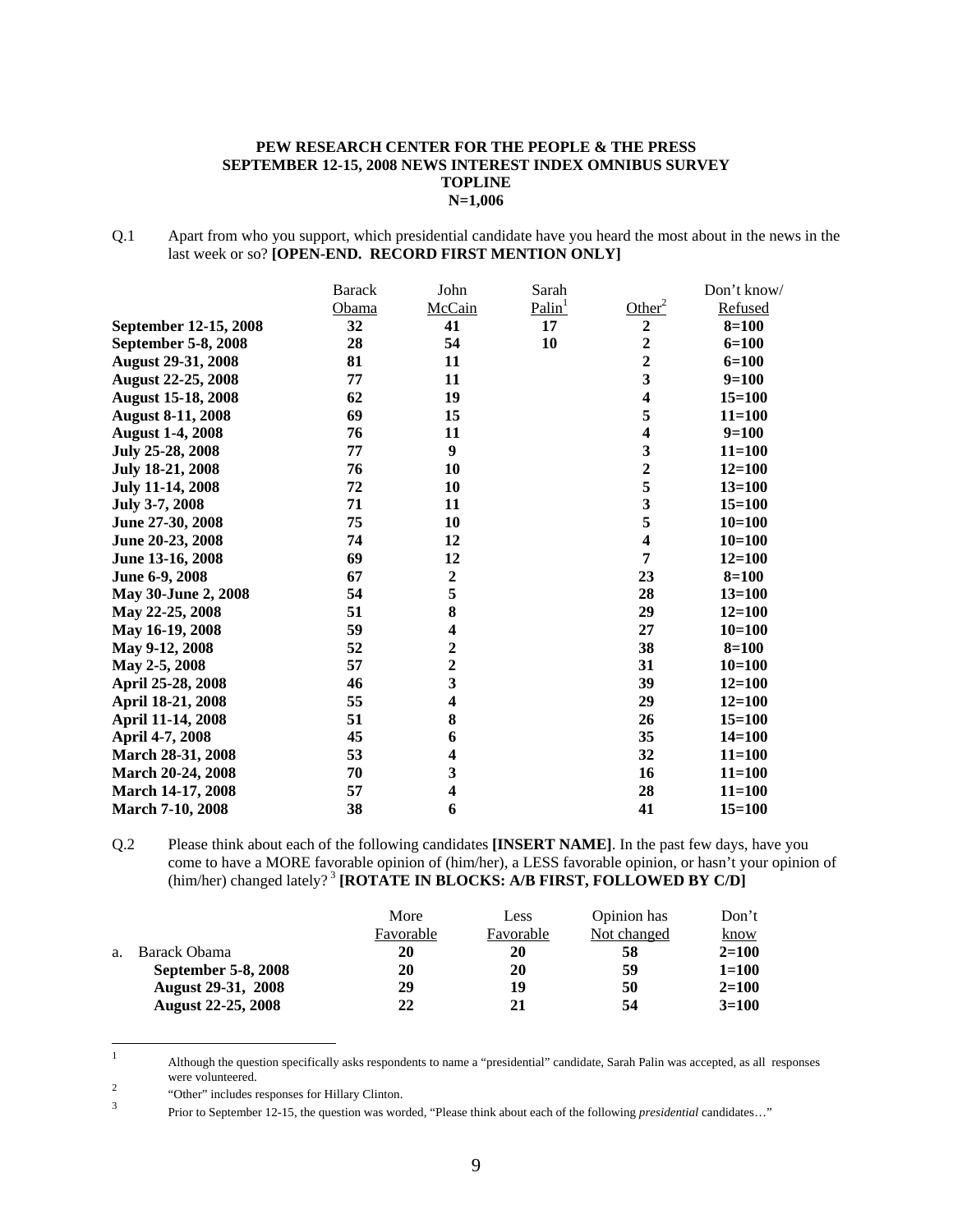|    |                           | More      | Less      | Opinion has | Don't     |
|----|---------------------------|-----------|-----------|-------------|-----------|
|    |                           | Favorable | Favorable | Not change  | know      |
|    | <b>August 15-18, 2008</b> | 16        | 21        | 60          | $3=100$   |
|    | <b>August 8-11, 2008</b>  | 15        | 18        | 64          | $3=100$   |
|    | <b>August 1-4, 2008</b>   | 16        | 22        | 60          | $2=100$   |
|    | July 25-28, 2008          | 17        | 21        | 59          | $3=100$   |
|    | July 18-21, 2008          | 16        | 22        | 60          | $2=100$   |
|    | July 11-14, 2008          | 15        | 17        | 64          | $4 = 100$ |
|    | July 3-7, 2008            | 17        | 17        | 62          | $4 = 100$ |
|    | June 27-30, 2008          | 21        | 19        | 56          | $4 = 100$ |
|    | June 20-23, 2008          | 16        | 16        | 66          | $2=100$   |
|    | June 13-16, 2008          | 17        | 15        | 64          | $4 = 100$ |
|    | June 6-9, 2008            | 19        | 17        | 61          | $3 = 100$ |
|    | May 30-June 2, 2008       | 17        | 21        | 58          | $4 = 100$ |
|    | May 22-25, 2008           | 18        | 20        | 60          | $2=100$   |
|    | May 16-19, 2008           | 19        | 19        | 59          | $3=100$   |
|    | May 9-12, 2008            | 20        | 23        | 55          | $2=100$   |
|    | May 2-5, 2008             | 11        | 25        | 59          | $5 = 100$ |
|    | April 25-28, 2008         | 16        | 24        | 58          | $2 = 100$ |
|    | April 18-21, 2008         | 18        | 24        | 54          | $4 = 100$ |
|    | March 28-31, 2008         | 18        | 27        | 52          |           |
|    |                           | 22        |           |             | $3 = 100$ |
|    | March 20-24, 2008         |           | 30        | 46          | $2 = 100$ |
| b. | John McCain               | 28        | 25        | 45          | $2 = 100$ |
|    | September 5-8, 2008       | 35        | 24        | 40          | $1 = 100$ |
|    | <b>August 29-31, 2008</b> | 28        | 22        | 47          | $3=100$   |
|    | <b>August 22-25, 2008</b> | 17        | 20        | 60          | $3=100$   |
|    | <b>August 15-18, 2008</b> | 17        | 21        | 59          | $3 = 100$ |
|    | <b>August 8-11, 2008</b>  | 14        | 20        | 63          | $3=100$   |
|    | <b>August 1-4, 2008</b>   | 18        | 23        | 57          | $2=100$   |
|    | July 25-28, 2008          | 16        | 19        | 62          | $3 = 100$ |
|    | July 18-21, 2008          | 17        | 15        | 65          | $3 = 100$ |
|    | <b>July 11-14, 2008</b>   | 14        | 15        | 66          | $5 = 100$ |
|    | July 3-7, 2008            | 15        | 16        | 64          | $5 = 100$ |
|    | June 27-30, 2008          | 17        | 21        | 58          | $4 = 100$ |
|    | June 20-23, 2008          | 15        | 18        | 65          | $2=100$   |
|    | June 13-16, 2008          | 13        | 18        | 66          | $3 = 100$ |
|    | June 6-9, 2008            | 14        | 15        | 65          | $6=100$   |
|    | May 30-June 2, 2008       | 11        | 20        | 64          | $5=100$   |
|    | May 22-25, 2008           | 15        | 18        | 63          | $4 = 100$ |
|    | May 16-19, 2008           | 14        | 21        | 62          | $3=100$   |
|    | May 9-12, 2008            | 12        | 18        | 67          | $3 = 100$ |
|    | May 2-5, 2008             | 10        | 13        | 71          | $6 = 100$ |
|    |                           |           |           |             |           |
|    | April 25-28, 2008         | 14        | 16        | 65          | $5 = 100$ |
|    | April 18-21, 2008         | 18        | 15        | 61          | $6 = 100$ |
|    | March 28-31, 2008         | 18        | 20        | 57          | $5 = 100$ |
|    | March 20-24, 2008         | 18        | 18        | 61          | $3 = 100$ |
| c. | Joe Biden                 | 14        | 18        | 58          | $10=100$  |
| d. | Sarah Palin               | 31        | 27        | 37          | $5 = 100$ |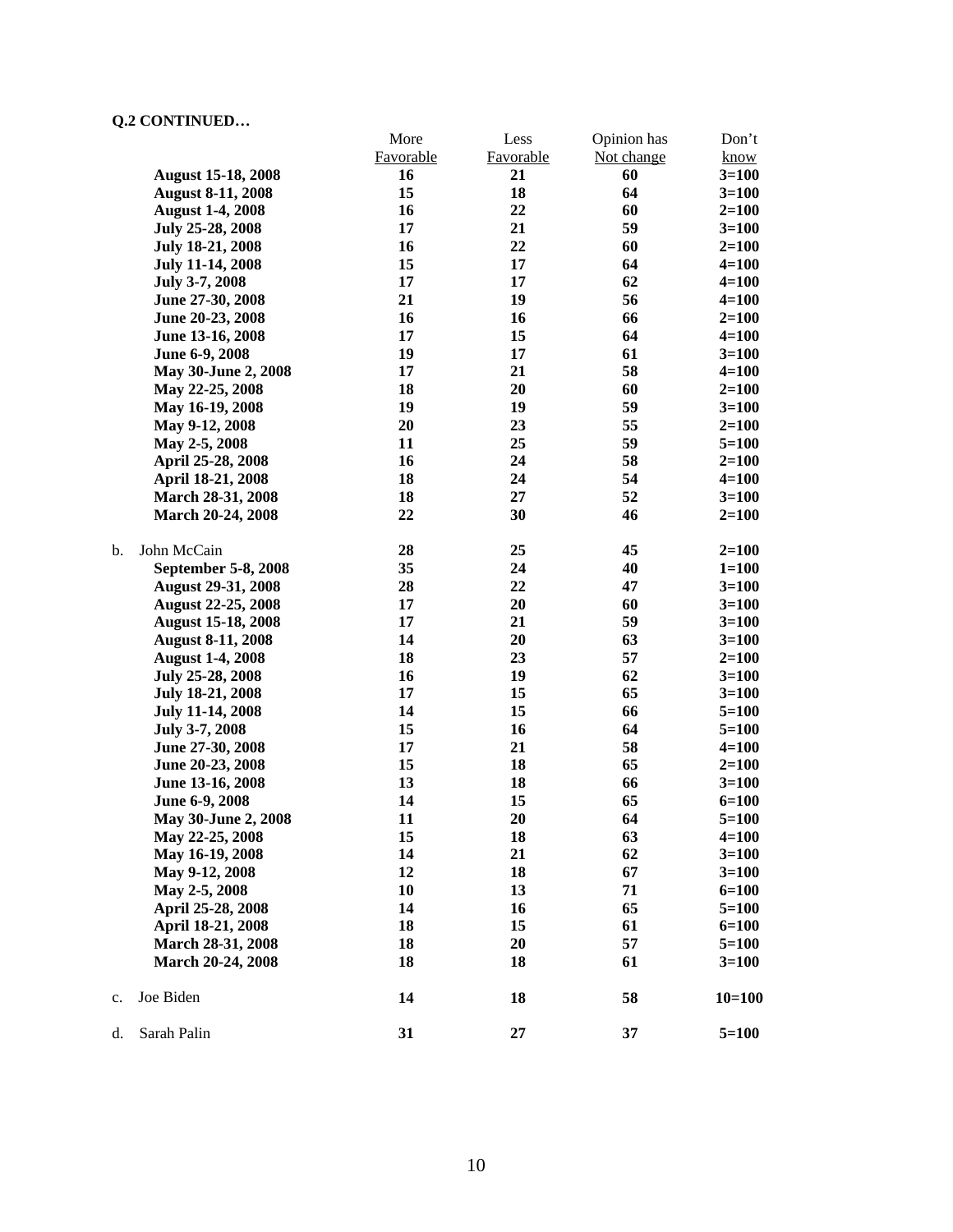Q.3 As I read a list of some stories covered by news organizations this past week, please tell me if you happened to follow each news story very closely, fairly closely, not too closely, or not at all closely. First, **[INSERT ITEM; RANDOMIZE ITEMS] [IF NECESSARY** "Did you follow **[ITEM]** very closely, fairly closely, not too closely or not at all closely?"**]** 

|    |                                                  | Very    | Fairly  | Not too | Not at all     | DK/       |
|----|--------------------------------------------------|---------|---------|---------|----------------|-----------|
|    |                                                  | Closely | Closely | Closely | Closely        | Refused   |
| a. | Hurrican Ike                                     | 50      | 32      | 13      | 5              | $* = 100$ |
|    | <b>TREND FOR COMPARISON:</b>                     |         |         |         |                |           |
|    | September 5-8: Hanna (Southeast U.S.)            | 34      | 37      | 19      | 10             | $0=100$   |
|    | September 5-8, 2008: Gustav (Gulf coast)         | 42      | 35      | 17      | 6              | $* = 100$ |
|    | August 29-31, 2008: Gustav(Gulf coast)           | 33      | 30      | 23      | 14             | $* = 100$ |
|    | July 25-28, 2008: Dolly (Texas coast)            | 19      | 29      | 29      | 23             | $* = 100$ |
|    | November 2-5, 2007: Noel (Bahamas and            |         |         |         |                |           |
|    | Cuba)                                            | 11      | 22      | 31      | 35             | $1 = 100$ |
|    | September 7-10, 2007: Felix and Henriette        |         |         |         |                |           |
|    | (Mexico and Central America)                     | 14      | 29      | 29      | 27             | $1 = 100$ |
|    | August 24-27, 2007: Dean (Mexico and             |         |         |         |                |           |
|    | Caribbean)                                       | 18      | 39      | 24      | 18             | $1 = 100$ |
|    | November, 2005: Wilma (Mexico and                |         |         |         |                |           |
|    | Florida)                                         | 34      | 37      | 21      | 8              | $* = 100$ |
|    | September, 2005: Katrina (New Orleans and        |         |         |         |                |           |
|    | <b>Gulf Coast</b> )                              | 70      | 21      | $\tau$  | $\sqrt{2}$     | $* = 100$ |
|    | July, 2005: Recent hurricanes (Gulf coast)       | 38      | 37      | 17      | 8              | $* = 100$ |
|    | September, 2003: Isabel                          | 47      | 28      | 15      | 10             | $*=100$   |
|    | Early October, 2002: Recent hurricanes           |         |         |         |                |           |
|    | (Gulf of Mexico and Louisiana)                   | 38      | 34      | 18      | 10             | $* = 100$ |
| b. | News about the first test of the world's largest |         |         |         |                |           |
|    | supercollider in Geneva, Switzerland             | 12      | 17      | 23      | 45             | $3 = 100$ |
| c. | The military effort in Afghanistan against       |         |         |         |                |           |
|    | Taliban fighters                                 | 21      | 34      | 25      | 19             | $1 = 100$ |
|    | <b>August 29-31, 2008</b>                        | 18      | 27      | 32      | 23             | $* = 100$ |
|    | July 18-21, 2008                                 | 27      | 33      | 24      | 16             | $* = 100$ |
|    | <b>July 11-14, 2008</b>                          | 19      | 28      | 29      | 23             | $1 = 100$ |
|    | July 3-7, 2008                                   | 19      | 28      | 32      | 21             | $* = 100$ |
|    | June 20-23, 2008                                 | 20      | 30      | 30      | 20             | $* = 100$ |
|    | <b>TREND FOR COMPARISON:</b>                     |         |         |         |                |           |
|    | Late July, $20024$                               | 41      | 38      | 13      | $\overline{7}$ | $1 = 100$ |
|    | June, 2002                                       | 38      | 32      | 20      | 9              | $1 = 100$ |
|    | April, 2002                                      | 39      | 39      | 13      | $\,8\,$        | $1 = 100$ |
|    | Early April, 2002                                | 45      | 37      | 12      | 5              | $1 = 100$ |
|    | February, 2002                                   | 47      | 39      | $8\,$   | 5              | $1 = 100$ |
|    | January, 2002                                    | 51      | 35      | 9       | $\overline{4}$ | $1 = 100$ |
|    | December, 2001                                   | 44      | 38      | 12      | 5              | $1 = 100$ |
|    | Mid-November, 2001                               | 49      | 36      | 11      | 3              | $1 = 100$ |
|    | Early November, 2001                             | 45      | 36      | 12      | 6              | $1 = 100$ |
|    | Mid-October, 2001                                | 51      | 35      | 10      | 3              | $1 = 100$ |

 $\frac{1}{4}$ 

From Mid-October, 2001 to Late July, 2002 the story was listed as "the U.S. military effort in Afghanistan."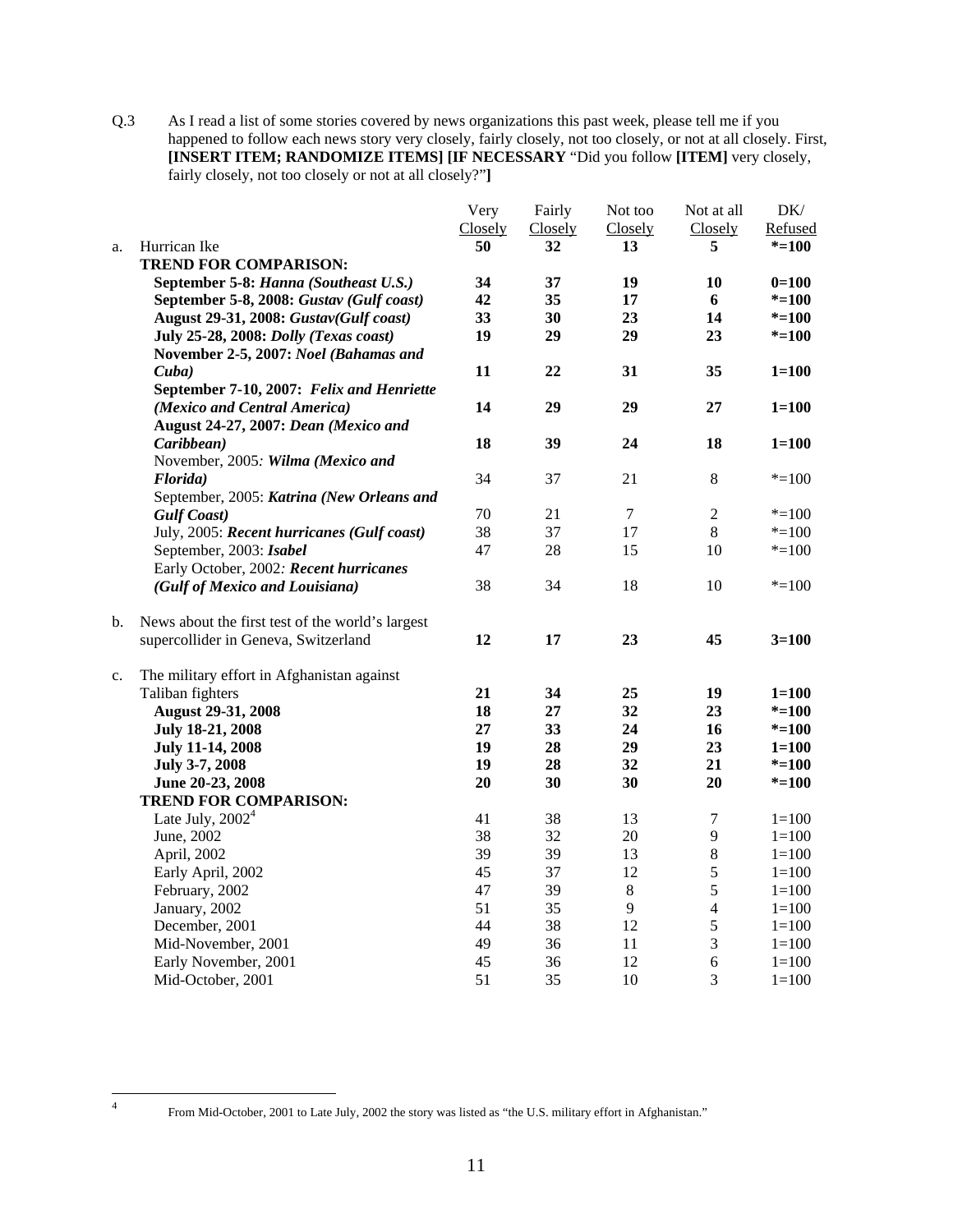|    |                                                           | Very    | Fairly  | Not too | Not at all              | DK/       |
|----|-----------------------------------------------------------|---------|---------|---------|-------------------------|-----------|
|    |                                                           | Closely | Closely | Closely | Closely                 | Refused   |
| d. | The federal government taking control of the              |         |         |         |                         |           |
|    | mortgage companies Fannie Mae and Freddie                 |         |         |         |                         |           |
|    | Mac                                                       | 28      | 35      | 19      | 17                      | $1 = 100$ |
|    | <b>TREND FOR COMPARISON:</b> <sup>5</sup>                 |         |         |         |                         |           |
|    | March 20-24, 2008: Bear Stearns buyout                    | 21      | 26      | 21      | 32                      | $* = 100$ |
|    | August, 1989: Savings and loan bailout                    | 26      | 30      | 20      | 23                      | $1 = 100$ |
|    | The seventh anniversary of the September 11 <sup>th</sup> |         |         |         |                         |           |
| e. | terrorist attacks                                         | 32      | 33      | 22      | 12                      | $1 = 100$ |
|    | <b>TREND FOR COMPARISON:</b>                              |         |         |         |                         |           |
|    | September 14-17, 2007: Sixth Anniversary                  | 26      | 33      | 23      | 18                      | $* = 100$ |
|    | September, 2006 Fifth Anniversary                         | 27      | 35      | 25      | 12                      | $1 = 100$ |
|    | September, 2002 First Anniversary                         | 39      | 35      | 18      | $\tau$                  | $1 = 100$ |
|    |                                                           |         |         |         |                         |           |
| f. | News about candidates for the 2008                        |         |         |         |                         |           |
|    | presidential election                                     | 40      | 38      | 14      | 7                       | $1 = 100$ |
|    | September 5-8, 2008                                       | 45      | 39      | 12      | $\overline{\mathbf{4}}$ | $* = 100$ |
|    | <b>August 29-31, 2008</b>                                 | 45      | 32      | 15      | $\bf{8}$                | $* = 100$ |
|    | <b>August 22-25, 2008</b>                                 | 31      | 36      | 22      | 11                      | $* = 100$ |
|    | <b>August 15-18, 2008</b>                                 | 25      | 41      | 19      | 14                      | $1 = 100$ |
|    | <b>August 8-11, 2008</b>                                  | 27      | 38      | 22      | 13                      | $* = 100$ |
|    | <b>August 1-4, 2008</b>                                   | 30      | 42      | 19      | 9                       | $* = 100$ |
|    | July 25-28, 2008                                          | 30      | 34      | 21      | 15                      | $* = 100$ |
|    | <b>July 18-21, 2008</b>                                   | 30      | 35      | 21      | 14                      | $* = 100$ |
|    | <b>July 11-14, 2008</b>                                   | 28      | 34      | 22      | 15                      | $1 = 100$ |
|    | July 3-7, 2008                                            | 25      | 35      | 23      | 17                      | $* = 100$ |
|    | June 27-30, 2008                                          | 39      | 33      | 18      | 10                      | $* = 100$ |
|    | June 20-23, 2008                                          | 28      | 38      | 22      | 12                      | $* = 100$ |
|    | June 13-16, 2008                                          | 35      | 35      | 20      | 10                      | $* = 100$ |
|    | June 6-9, 2008                                            | 38      | 35      | 17      | 10                      | $* = 100$ |
|    | May 30-June 2, 2008                                       | 30      | 35      | 21      | 14                      | $* = 100$ |
|    | May 22-25, 2008                                           | 32      | 37      | 20      | 11                      | $* = 100$ |
|    | May 16-19, 2008                                           | 33      | 37      | 19      | 10                      | $1 = 100$ |
|    | May 9-12, 2008                                            | 35      | 36      | 18      | 11                      | $* = 100$ |
|    | May 2-5, 2008                                             | 27      | 35      | 23      | 14                      | $1 = 100$ |
|    | April 25-28, 2008                                         | 34      | 37      | 18      | 11                      | $* = 100$ |
|    | April 18-21, 2008                                         | 29      | 41      | 19      | 10                      | $1 = 100$ |
|    | April 11-14, 2008                                         | 31      | 37      | 22      | 10                      | $* = 100$ |
|    | April 4-7, 2008                                           | 33      | 36      | 17      | 14                      | $* = 100$ |
|    | March 28-31, 2008                                         | 31      | 41      | 18      | 10                      | $* = 100$ |
|    | March 20-24, 2008                                         | 34      | 37      | 18      | 11                      | $* = 100$ |
|    | March 14-17, 2008                                         | 40      | 37      | 16      | 7                       | $* = 100$ |
|    | March 7-10, 2008                                          | 39      | 36      | 15      | $\boldsymbol{9}$        | $1 = 100$ |
|    | February 29-March 3, 2008                                 | 43      | 34      | 14      | $\boldsymbol{9}$        | $* = 100$ |
|    | <b>February 22-25, 2008</b>                               | 42      | 37      | 13      | 8                       | $* = 100$ |
|    | <b>February 15-18, 2008</b>                               | 44      | 36      | 10      | 10                      | $* = 100$ |
|    | <b>February 8-11, 2008</b>                                | 39      | 37      | 15      | 9                       | $0=100$   |
|    | <b>February 1-4, 2008</b>                                 | 37      | 35      | 16      | 12                      | $* = 100$ |
|    | <b>January 25-28, 2008</b>                                | 36      | 37      | 14      | 12                      | $1 = 100$ |

5

March 20-24, 2008 asked about: "The buyout of Wall Street investment bank Bear Stearns." August, 1989 asked about: "Passage in Congress of a bill to bailout ailing savings and loan institutions."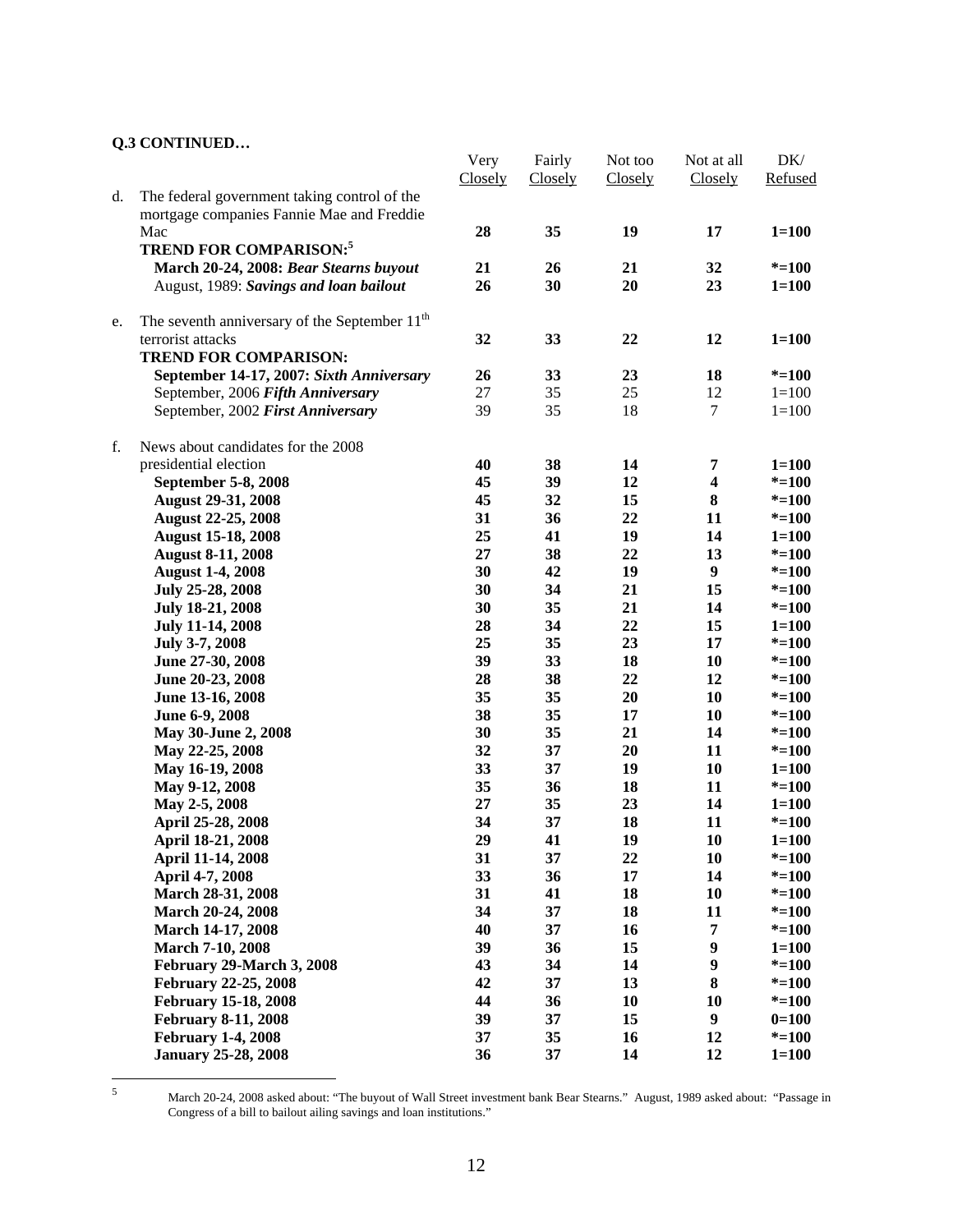|                                         | Very    | Fairly         | Not too | Not at all | DK/       |
|-----------------------------------------|---------|----------------|---------|------------|-----------|
|                                         | Closely | <b>Closely</b> | Closely | Closely    | Refused   |
| <b>January 18-21, 2008</b>              | 36      | 34             | 18      | 12         | $* = 100$ |
| <b>January 11-14, 2008</b> <sup>6</sup> | 32      | 31             | 19      | 17         | $1 = 100$ |
| <b>January 4-7, 2008</b>                | 33      | 36             | 19      | 11         | $1 = 100$ |
| December 14-17, 2007                    | 25      | 34             | 22      | 19         | $* = 100$ |
| December 7-10, 2007                     | 24      | 35             | 22      | 19         | $* = 100$ |
| November 30 – December 3, 2007          | 23      | 35             | 23      | 19         | $* = 100$ |
| November 23-26, 2007                    | 20      | 33             | 26      | 20         | $1 = 100$ |
| November 16-19, 2007                    | 26      | 33             | 21      | 19         | $1 = 100$ |
| <b>November 9-12, 2007</b>              | 21      | 33             | 25      | 21         | $* = 100$ |
| <b>November 2-5, 2007</b>               | $27\,$  | 30             | 21      | 21         | $1 = 100$ |
| October 26-29, 2007                     | 21      | 34             | 26      | 19         | $* = 100$ |
| October 19-22, 2007                     | 23      | 32             | 22      | 23         | $* = 100$ |
| October 12-15, 2007                     | 13      | 31             | 26      | 30         | $* = 100$ |
| October 5-8, 2007                       | 22      | 30             | 24      | 24         | $* = 100$ |
| September 28 - October 1, 2007          | 21      | 34             | 25      | 20         | $* = 100$ |
| September 21-24, 2007                   | 24      | 31             | 22      | 23         | $* = 100$ |
| September 14-17, 2007                   | 22      | 31             | 24      | 23         | $* = 100$ |
| September 7-10, 2007                    | 18      | 34             | 26      | 22         | $* = 100$ |
| August 30-September 2, 2007             | 19      | 35             | 21      | 25         | $* = 100$ |
| August 24-27, 2007                      | 22      | 28             | 24      | 26         | $* = 100$ |
| <b>August 17-20, 2007</b>               | 19      | 27             | 24      | 30         | $* = 100$ |
| <b>August 10-13, 2007</b>               | 23      | 32             | 21      | 24         | $* = 100$ |
| <b>August 3-6, 2007</b>                 | 19      | 31             | 25      | 25         | $* = 100$ |
| July 27-30, 2007                        | 19      | 32             | 22      | 26         | $1 = 100$ |
| July 20-23, 2007                        | 16      | 26             | 30      | 27         | $1 = 100$ |
| July 13-16, 2007                        | 17      | 29             | 27      | 27         | $* = 100$ |
| July 6-9, 2007                          | 24      | 29             | 24      | 22         | $1 = 100$ |
| June 29-July 2, 2007                    | 20      | 32             | 25      | 23         | $* = 100$ |
| June 22-25, 2007                        | 18      | 31             | 21      | 30         | $* = 100$ |
| June 15-18, 2007                        | 17      | 32             | 26      | 25         | $* = 100$ |
| June 8-11, 2007                         | 19      | 30             | 24      | 26         | $1 = 100$ |
| June 1-4, 2007                          | 16      | 27             | 32      | 24         | $1 = 100$ |
| May 24-27, 2007                         | 22      | 33             | 23      | 22         | $* = 100$ |
| May 18-21, 2007                         | 18      | 31             | 24      | $27\,$     | $* = 100$ |
| May 11-14, 2007                         | 18      | 30             | 23      | 28         | $1 = 100$ |
| May 4-7, 2007                           | 23      | 34             | 21      | 21         | $1 = 100$ |
| April 27-30, 2007                       | 14      | 30             | 29      | 26         | $1 = 100$ |
| April 20-23, 2007                       | 18      | 28             | 27      | 27         | $* = 100$ |
| April 12-16, 2007                       | 18      | 28             | 27      | 27         | $* = 100$ |
| April 5-9, 2007                         | 25      | 30             | 26      | 19         | $* = 100$ |
| <b>March 30-April 2, 2007</b>           | 20      | 29             | 27      | 23         | $1 = 100$ |
| March 23-26, 2007                       | 20      | 32             | 22      | 26         | $* = 100$ |
| March 16-19, 2007                       | 15      | 28             | 29      | 27         | $1 = 100$ |
| March 9-12, 2007                        | 24      | 30             | 23      | 23         | $* = 100$ |
| March 2-5, 2007                         | 19      | 31             | 26      | 23         | $1 = 100$ |
| February 23-26, 2007                    | 22      | 33             | 24      | 21         | $* = 100$ |
| February 16-19, 2007                    | 18      | 32             | 22      | $27\,$     | $1 = 100$ |
| <b>February 9-12, 2007</b>              | 24      | 30             | 24      | 21         | $1 = 100$ |
| <b>February 2-5, 2007</b>               | 24      | 36             | 22      | 18         | $* = 100$ |
| <b>January 26-29, 2007</b>              | 24      | 33             | 23      | 20         | $* = 100$ |
| <b>January 19-22, 2007</b>              | 24      | 27             | 22      | 26         | $1 = 100$ |
|                                         |         |                |         |            |           |

 $\frac{1}{6}$ 

January 11-14, 2008 asked about: "News about the New Hampshire primaries and the presidential campaign."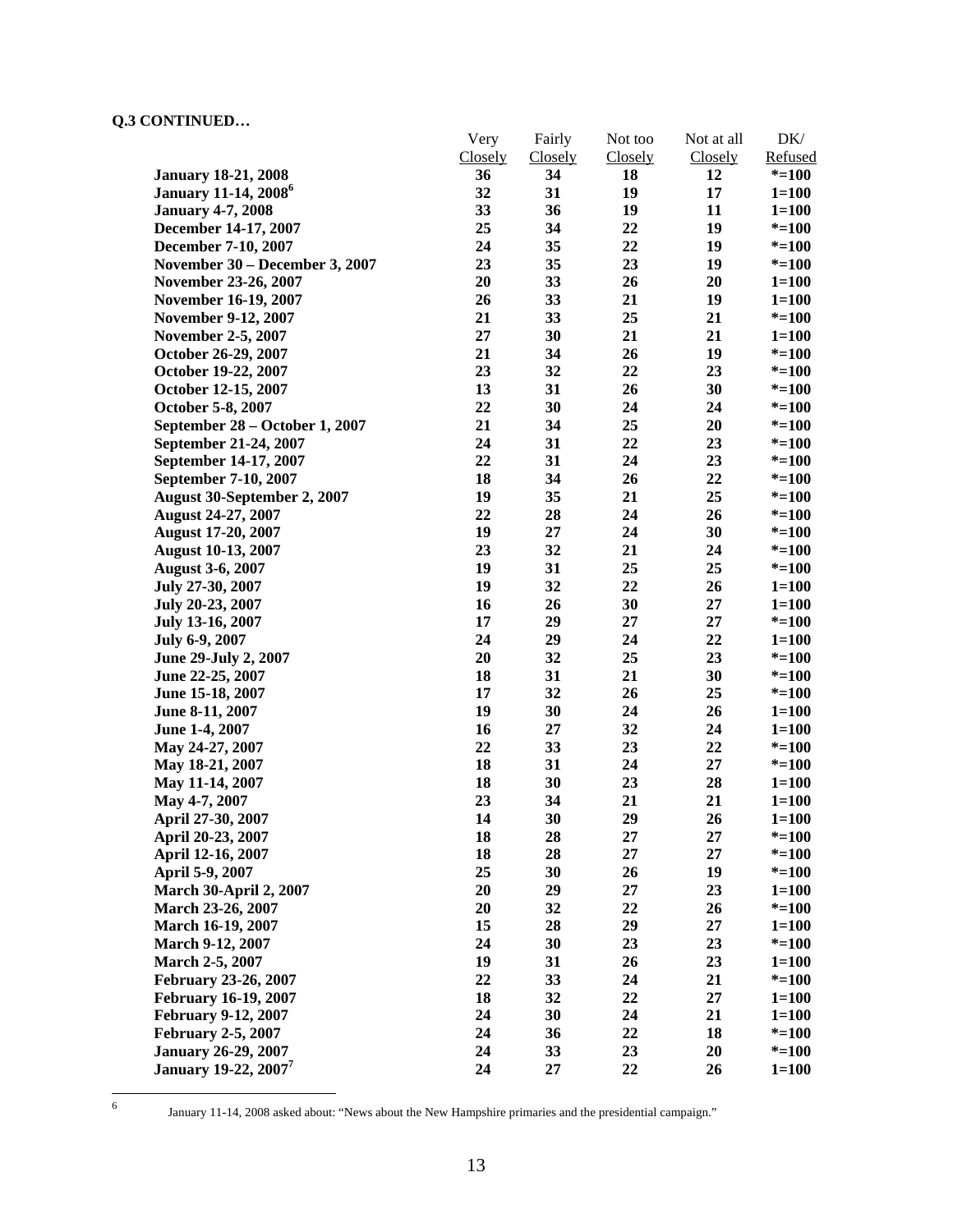|                                   | Very    | Fairly  | Not too | Not at all     | DK/       |
|-----------------------------------|---------|---------|---------|----------------|-----------|
|                                   | Closely | Closely | Closely | Closely        | Refused   |
| <b>2004 Presidential Election</b> |         |         |         |                |           |
| November, 2004 $(RVs)$            | 52      | 36      | $\,8\,$ | $\overline{4}$ | $* = 100$ |
| Mid-October, 2004                 | 46      | 30      | 12      | 11             | $1 = 100$ |
| August, 2004                      | 32      | 38      | 16      | 14             | $* = 100$ |
| July, 2004                        | 29      | 37      | 18      | 15             | $1 = 100$ |
| April, 2004                       | 31      | 33      | 19      | 16             | $1=100$   |
| Mid-March, 2004                   | 35      | 34      | 18      | 13             | $* = 100$ |
| Late February, 2004               | 24      | 40      | 23      | 12             | $1 = 100$ |
| Early February, 2004 <sup>8</sup> | 29      | 37      | 20      | 13             | $1 = 100$ |
| Mid-January, 2004                 | 16      | 30      | 27      | 26             | $1 = 100$ |
| Early January, 2004               | 14      | 32      | 30      | 23             | $1 = 100$ |
| December, 2003                    | 16      | 26      | 27      | 30             | $1 = 100$ |
| November, 2003                    | 11      | 26      | 34      | 28             | $1 = 100$ |
| October, 2003                     | 12      | 27      | 28      | 32             | $1 = 100$ |
| September, 2003                   | 17      | 25      | 30      | 27             | $1 = 100$ |
| Mid-August, 2003                  | 12      | 27      | 27      | 33             | $1 = 100$ |
| May, 2003                         | $\,8\,$ | 19      | 31      | 41             | $1 = 100$ |
| January, 2003                     | 14      | 28      | 29      | 28             | $1 = 100$ |
| <b>2000 Presidential Election</b> |         |         |         |                |           |
| Early November, 2000 (RVs)        | 39      | 44      | 12      | $\mathfrak s$  | $* = 100$ |
| Mid-October, 2000 (RVs)           | 40      | 37      | 15      | $\,8\,$        | $* = 100$ |
| Early October, 2000 (RVs)         | 42      | 36      | 15      | 6              | $1 = 100$ |
| September, 2000                   | 22      | 42      | 21      | 15             | $* = 100$ |
| July, 2000                        | 21      | 38      | 20      | 20             | $1 = 100$ |
| June, 2000                        | 23      | 32      | 23      | 21             | $1 = 100$ |
| May, 2000                         | 18      | 33      | 26      | 23             | $* = 100$ |
| April, 2000                       | 18      | 39      | 22      | $20\,$         | $1 = 100$ |
| March, 2000                       | 26      | 41      | 19      | 13             | $1 = 100$ |
| February, 2000                    | 26      | 36      | 21      | 17             | $* = 100$ |
| January, 2000                     | 19      | 34      | 28      | 18             | $1 = 100$ |
| December, 1999                    | 16      | 36      | 24      | 23             | $1 = 100$ |
| October, 1999                     | 17      | 32      | 28      | $22\,$         | $1 = 100$ |
| September, 1999                   | 15      | 31      | 33      | 20             | $1 = 100$ |
| July, 1999                        | 15      | 38      | 24      | 22             | $1 = 100$ |
| June, 1999                        | 11      | 25      | 29      | 34             | $1 = 100$ |
| <b>1996 Presidential Election</b> |         |         |         |                |           |
| November, 1996 $(RVs)$            | 34      | 45      | 15      | $\sqrt{6}$     | $* = 100$ |
| October, 1996                     | 31      | 39      | 18      | 12             | $* = 100$ |
| Early September, 1996             | 24      | 36      | 23      | 17             | $* = 100$ |
| July, 1996                        | 22      | 40      | 23      | 14             | $1 = 100$ |
| March, 1996                       | 26      | 41      | 20      | 13             | $* = 100$ |
| January, 1996                     | 10      | 34      | 31      | 24             | $1 = 100$ |
| September, 1995                   | 12      | 36      | 30      | $22\,$         | $* = 100$ |
|                                   |         |         |         |                |           |

-<br>7

January 19-22, 2007 asked about: "Recent announcements by prominent Democrats about plans to run for president in

 $\frac{2008}{\text{F}}$ . From May 2003 to Early February 2004 and in March 1992, the story was listed as "The race for the Democratic nomination." In January 2003, the story was listed as "Recent announcements by prominent Democrats about plans to run for president in 2004." In September 2000, Early September and July 1996, and May 1992, the question asked about "the presidential election campaign." In January, March and April 1996, the story was listed as "News about the Republican presidential candidates." In August 1992, the story was listed as "News about the presidential election." In July 1992, the story was listed as "News about the presidential campaign." In January 1992, the story was listed as "News about the Democratic candidates for the presidential nomination." In 1988, the story was introduced as being from "this past year" and was listed as "News about the presidential campaign in 1988."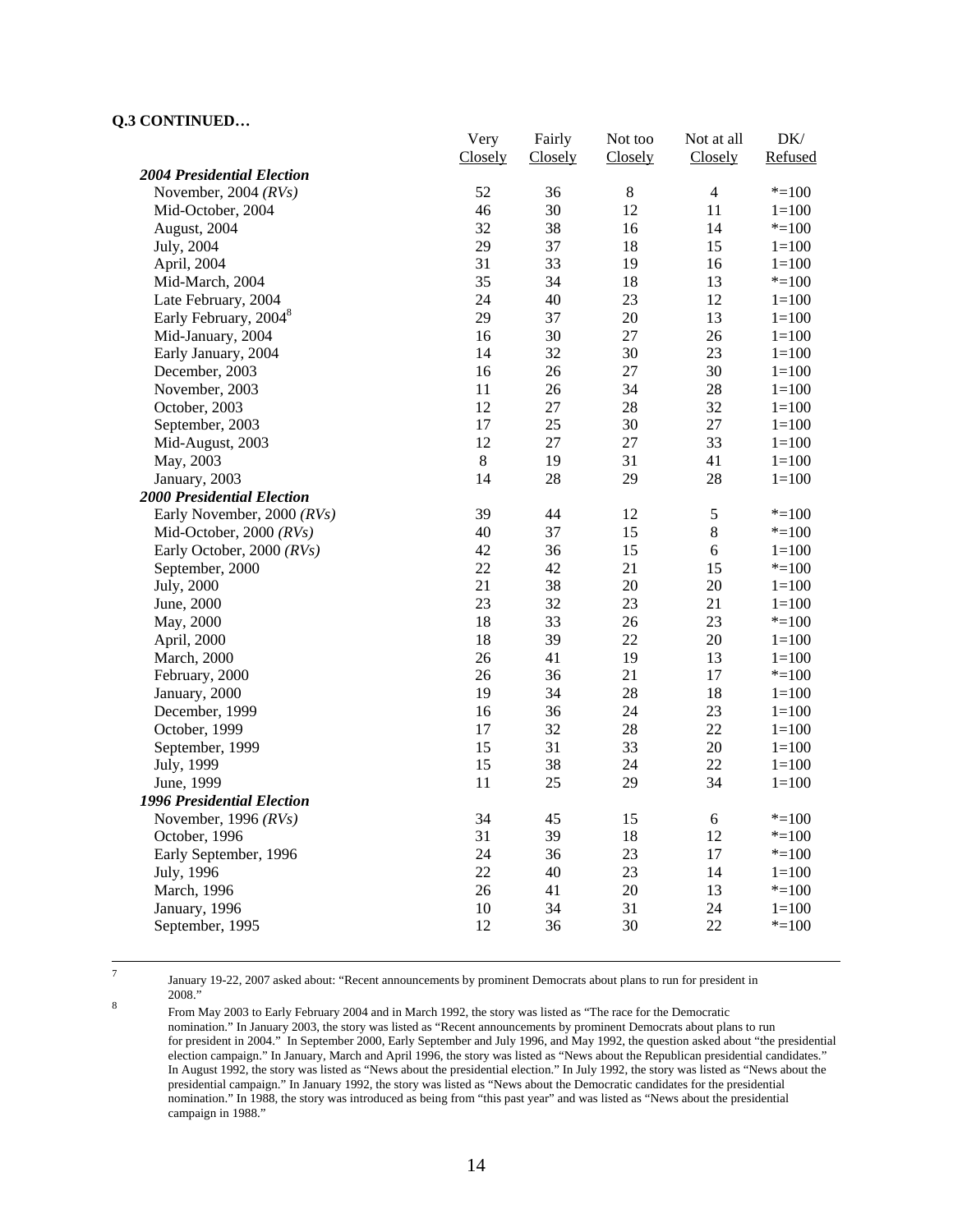|                                   | Very           | Fairly  | Not too | Not at all     | DK/       |
|-----------------------------------|----------------|---------|---------|----------------|-----------|
|                                   | <b>Closely</b> | Closely | Closely | Closely        | Refused   |
| <b>August, 1995</b>               | 13             | 34      | 28      | 25             | $* = 100$ |
| June, 1995                        | 11             | 31      | 31      | 26             | $1 = 100$ |
| <b>1992 Presidential Election</b> |                |         |         |                |           |
| October, 1992 $(RVs)$             | 55             | 36      | 7       | $\overline{2}$ | $0=100$   |
| September, 1992 $(RVs)$           | 47             | 36      | 11      | 6              | $* = 100$ |
| August, 1992 (RVs)                | 36             | 51      | 11      | 2              | $0=100$   |
| July, 1992                        | 20             | 45      | 26      | 9              | $* = 100$ |
| May, 1992                         | 32             | 44      | 16      | 8              | $* = 100$ |
| March, 1992                       | 35             | 40      | 16      | 9              | $* = 100$ |
| January, 1992                     | 11             | 25      | 36      | 27             | $1=100$   |
| December, 1991                    | 10             | 28      | 32      | 30             | $* = 100$ |
| October, 1991                     | 12             | 26      | 31      | 29             | $2=100$   |
| <b>1988 Presidential Election</b> |                |         |         |                |           |
| October, 1988 $(RVs)$             | 43             | 44      | 11      | $\overline{2}$ | $* = 100$ |
| August, 1988 $(RVs)$              | 39             | 45      | 13      | 3              | $* = 100$ |
| May, 1988                         | 22             | 46      | 23      | 6              | $3=100$   |
| November, 1987                    | 15             | 28      | 35      | 21             | $1=100$   |
| September, 1987                   | 14             | 34      | 37      | 14             | $1 = 100$ |

Q.4 Which ONE of the stories I just mentioned have you followed most closely, or is there another story you've been following MORE closely? [**DO NOT READ LIST. ACCEPT ONLY ONE RESPONSE.]** 

News about the candidates for the 2008 presidential election The federal government taking control of the mortgage companies Fannie Mae and

- 6 Freddie Mac<br>5 The military
- 5 The military effort in Afghanistan against Taliban fighters<br>4 The seventh anniversary of the September  $11<sup>th</sup>$  terrorist atta
- The seventh anniversary of the September  $11<sup>th</sup>$  terrorist attacks
- 4 News about the first test of the world's largest supercollider in Geneva, Switzerland<br>5 Some other story (SPECIFY)
- 5 Some other story **(SPECIFY)**
- 6 Don't know/Refused
- 100

Thinking about the presidential campaign…

Q.5 How would you describe the presidential election campaign so far – is it **[READ ITEM a. FIRST, THEN ROTATE ITEMS b. AND c.]**

|     |                |                    | Apr            | Feb            | Oct                        |      |                | $-RV_S$ - $-RV_S$ - |                 |                |      |
|-----|----------------|--------------------|----------------|----------------|----------------------------|------|----------------|---------------------|-----------------|----------------|------|
|     |                |                    |                |                | 18-21, 15-18, 12-15, April |      |                | Mid-Oct Early Sept  | June            | June           | July |
|     |                |                    | 2008           | 2008           | 2007                       | 2007 | 2004           | 2004                | 2004            | 2000           | 1996 |
| a.  | 68             | Interesting OR     | 59             | 70             | 37                         | 34   | 66             | 50                  | 33              | 28             | 21   |
|     | 26             | Dull               | 35             | 25             | 55                         | 52   | 28             | 42                  | 57              | 65             | 73   |
|     | 5              | Neither (VOL.)     | 5              | 4              | 5                          | 6    | 5              | 6                   | 4               | 4              | 3    |
|     | $\perp$        | Don't know/Refused |                | 1              | <u>3</u>                   | 8    | ᆣ              | $\overline{2}$      | $6\overline{6}$ | $\overline{3}$ |      |
|     | 100            |                    | 100            | 100            | 100                        | 100  | 100            | 100                 | 100             | 100            | 100  |
|     |                |                    | Apr            | Feb            |                            |      |                | $-RV_S$ - $-RV_S$ - |                 | Mid-           |      |
|     |                |                    |                | 18-21, 15-18,  |                            |      |                | Mid-Oct Early Sept  | June            | March          |      |
|     |                |                    | 2008           | 2008           |                            |      | 2004           | 2004                | 2004            | 2004           |      |
| $b$ | 43             | Too negative OR    | 50             | 28             |                            |      | 57             | 62                  | 45              | 47             |      |
|     | 51             | Not too negative   | 44             | 66             |                            |      | 38             | 32                  | 46              | 47             |      |
|     | 4              | Neither (VOL.)     | 4              | 3              |                            |      | 3              |                     | 2               | 2              |      |
|     | $\overline{2}$ | Don't know/Refused | $\overline{2}$ | $\overline{3}$ |                            |      | $\overline{2}$ | $\overline{5}$      |                 | $\overline{4}$ |      |
|     | 100            |                    | 100            | 100            |                            |      | 100            | 100                 | 100             | 100            |      |

<sup>38</sup> Hurricane Ike<br>32 News about the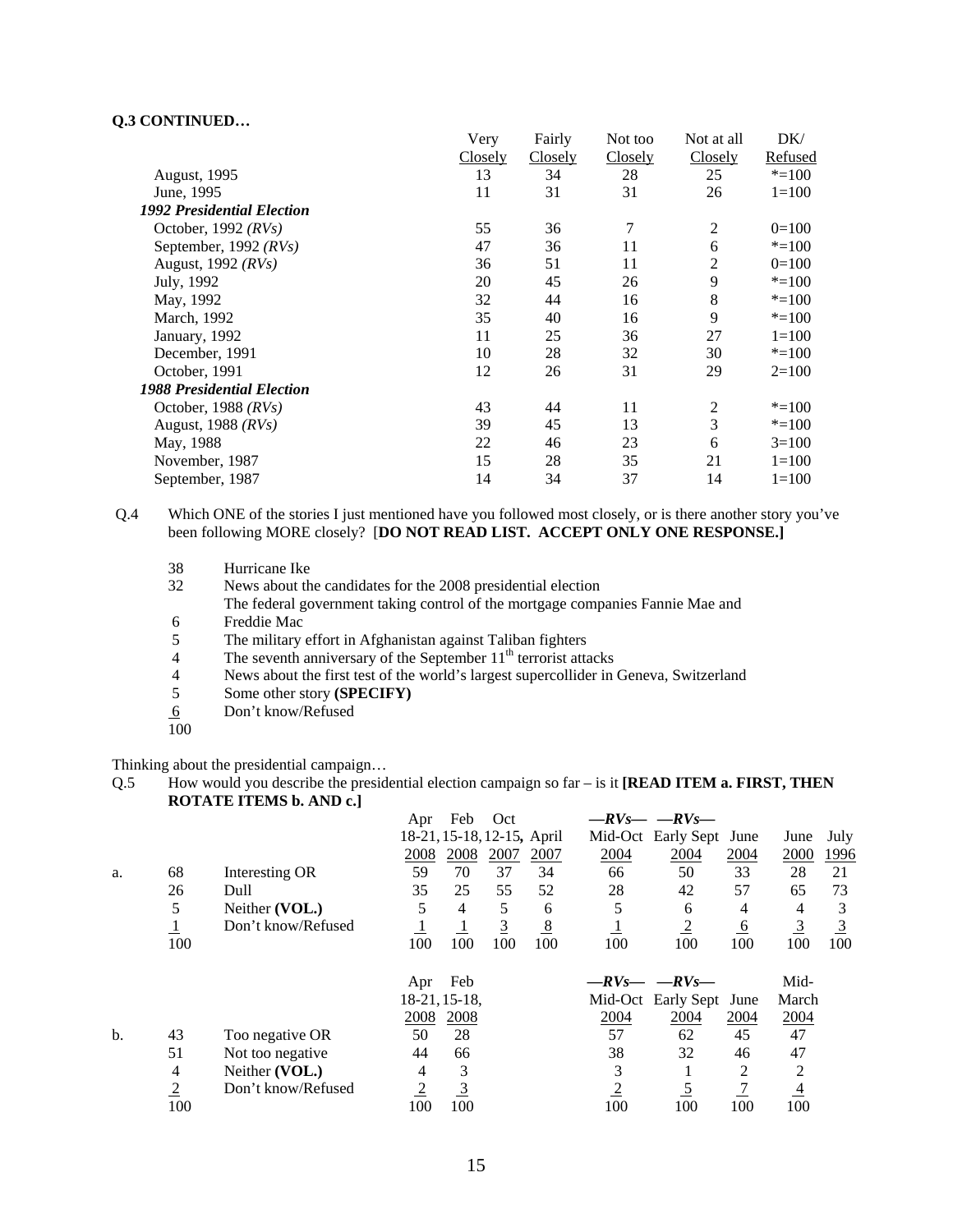|    |     |                        | Feb         |      | $-RV_S$ - $-RV_S$ -     |      | Mid-  |
|----|-----|------------------------|-------------|------|-------------------------|------|-------|
|    |     |                        | 15-18,      |      | Mid-Oct Early Sept June |      | March |
|    |     |                        | <u>2008</u> | 2004 | 2004                    | 2004 | 2004  |
| c. | 54  | Informative OR         | 65          | 73   | 63                      | 48   | 53    |
|    | 41  | Not informative        | 31          | 22   | 33                      | 46   | 42    |
|    | 3   | Neither applies (VOL.) |             |      |                         |      |       |
|    |     | Don't know/Refused     |             |      |                         | 4    |       |
|    | 100 |                        | 100         | 100  | 100                     | 100  | 100   |

Q.6 In the way they have been covering the presidential election so far, do you think that news organizations are biased in favor of [Barack Obama], biased in favor of [John McCain], or don't you think news organizations have shown any bias one way or the other? **[ROTATE BRACKETED ITEMS]**

|    |                                 | July 25-28, |
|----|---------------------------------|-------------|
|    |                                 | 2008        |
| 36 | Biased in favor of Barack Obama | 42          |
| 14 | Biased in favor of John McCain  |             |
| 40 | No bias                         | 42          |
| 10 | Other biases/Don't know (VOL.)  |             |
|    |                                 | 100         |
|    |                                 |             |

### **ROTATE Q.7 AND Q.8**

Q.7 In the past few days have you seen any television commercials on behalf of Barack Obama's candidacy, or not? **[IF YES, ASK:** Were these ads mostly a positive message about Barack Obama or mostly a negative message about John McCain?**]**

|    |                                                       | Aug $1-4$ , |
|----|-------------------------------------------------------|-------------|
|    |                                                       | 2008        |
| 24 | Yes have seen, mostly a positive message about Obama  | 38          |
| 25 | Yes have seen, mostly a negative message about McCain | 13          |
| 5  | Yes have seen, neither/don't know                     |             |
| 44 | No haven't seen                                       | 40          |
| 2  | Don't know/Refused                                    |             |
|    |                                                       |             |

Q.8 In the past few days have you seen any television commercials on behalf of John McCain's candidacy, or not? **IF YES, ASK:** Were these ads mostly a positive message about John McCain or mostly a negative message about Barack Obama?

|     |                                                       | Aug $1-4$ , |
|-----|-------------------------------------------------------|-------------|
|     |                                                       | 2008        |
| 25  | Yes have seen, mostly a positive message about McCain | 19          |
| 27  | Yes have seen, mostly a negative message about Obama  | 31          |
| 6   | Yes have seen, neither/don't know                     |             |
| 40  | No haven't seen                                       | 44          |
| 2   | Don't know/Refused                                    |             |
| 100 |                                                       | 100         |
|     |                                                       |             |